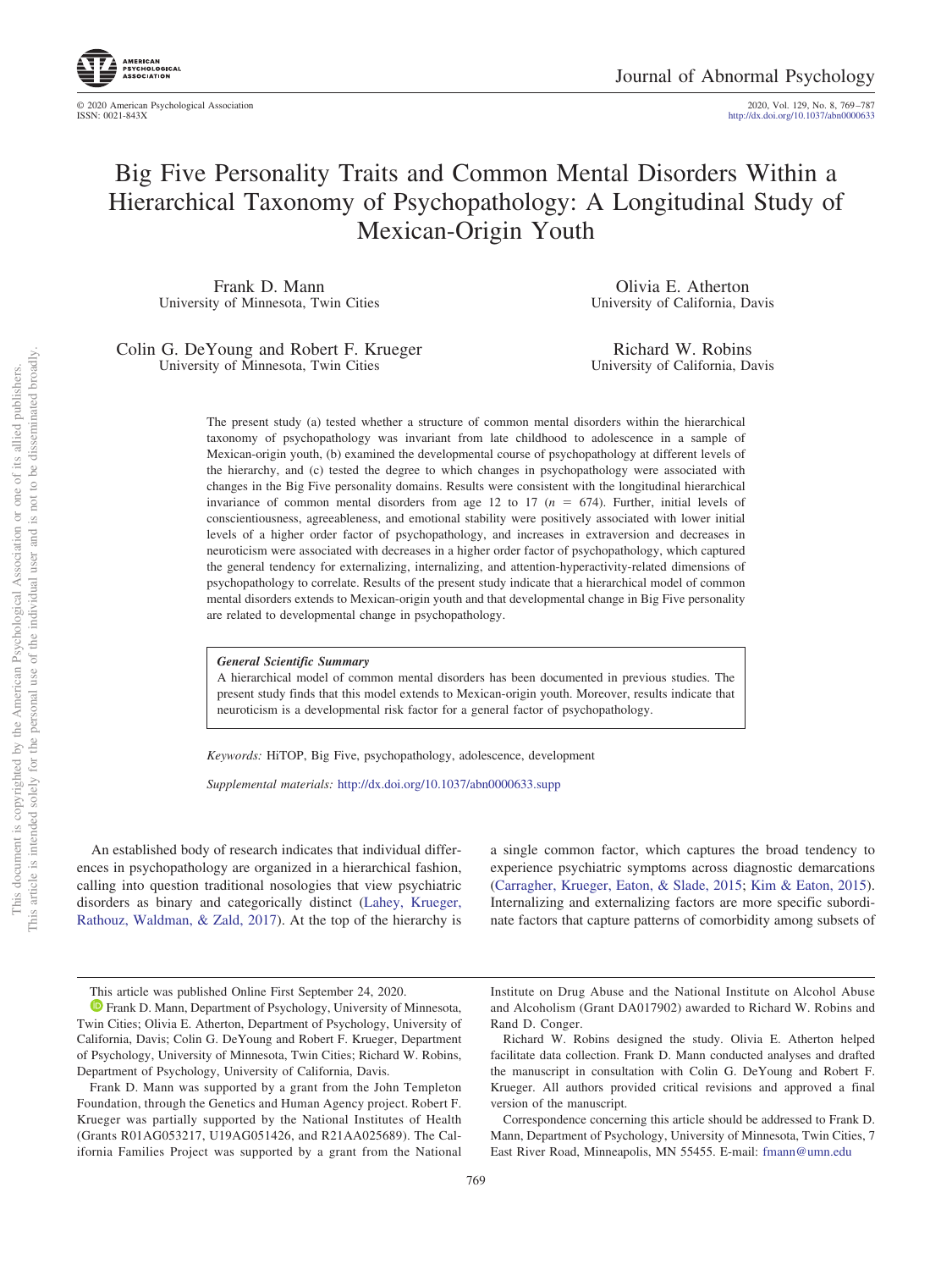more closely related disorders (e.g., anxiety and depression for internalizing, and conduct problems and substance-use for externalizing). Then, there is variance that is unique to individual symptom dimensions, including unsystematic measurement error. Thus, as with other human individual differences, including personality [\(Chang, Connelly, & Geeza, 2012;](#page-15-1) [DeYoung & Krueger,](#page-16-2) [2018;](#page-16-2) [Tackett et al., 2012;](#page-18-0) [van der Linden, Nijenhuis, & Bakker,](#page-18-1) [2010\)](#page-18-1) and cognitive abilities [\(Carroll, 2003\)](#page-15-2), patterns of comorbidity among psychiatric symptoms can be understood within a hierarchical taxonomy [\(Kotov et al., 2017\)](#page-16-3).

Although many studies of the hierarchical structure of psychopathology have focused on adults, a multitude of studies have shown that such patterns of comorbidity are not limited to adulthood but apply to adolescence and childhood as well [\(Brandes,](#page-15-3) [Herzhoff, Smack, & Tackett, 2019;](#page-15-3) [Castellanos-Ryan et al., 2016;](#page-15-4) [De Bolle, Beyers, De Clercq, & De Fruyt, 2012;](#page-15-5) [Harden et al.,](#page-16-4) [2019;](#page-16-4) [Lahey et al., 2015;](#page-16-5) [Sterba, Egger, & Angold, 2007;](#page-18-2) [Trosper,](#page-18-3) [Whitton, Brown, & Pincus, 2012\)](#page-18-3). In fact, internalizing, externalizing, and general factors of psychopathology have been shown to account for patterns of psychiatric comorbidity in children as young as 3 years old [\(Olino, Dougherty, Bufferd, Carlson, &](#page-17-0) [Klein, 2014\)](#page-17-0). In support of the criterion validity of latent factors of psychopathology in youth, studies have evinced statistically significant relations with childhood temperament and effortful control [\(Olino et al., 2014;](#page-17-0) [Shields, Reardon, Brandes, & Tackett, 2019\)](#page-18-4), academic performance [\(Lahey et al., 2015\)](#page-16-5), and intelligence and executive functions [\(Harden et al., 2019;](#page-16-4) [Shields et al., 2019\)](#page-18-4). Additionally, moderate and statistically significant correlations between parent- and youth-reports provides evidence for the convergent validity of general and subordinate factors of psychopathology in adolescence [\(Harden et al., 2019\)](#page-16-4).

Of course, the number and nature of first-order factors depends not only on the true underlying structure of psychopathology, but also on the number and type of psychiatric symptoms that are measured in a given study. When additional problems, such as those associated with obsessive– compulsive disorder, mania, and schizophrenia are measured, then a latent factor representing common variation among thought disorders emerges [\(Caspi et al.,](#page-15-6) [2014\)](#page-15-6). When panic disorder and different phobias are measured, in addition to other common internalizing and externalizing symptoms, then internalizing tends to split into factors representing fearand distress-related components [\(Kim & Eaton, 2015;](#page-16-1) [Krueger,](#page-16-6) [1999;](#page-16-6) [Lahey et al., 2017\)](#page-16-0). When attention-deficit/hyperactivity disorder (ADHD)-related symptoms are extensively assessed, then an attention-related factor emerges [\(Harden et al., 2019\)](#page-16-4). In other studies, as few as two and as many as nine latent factors have emerged to capture patterns of covariation among symptoms of mental disorders [\(Lahey et al., 2008;](#page-16-7) [Murray, Eisner, & Ribeaud,](#page-17-1) [2016\)](#page-17-1).

In addition to understanding comorbidity among symptoms of common mental disorders, previously categorized as Axis I disorders, there have also been efforts to include personality disorders when modeling psychiatric comorbidity within a hierarchical taxonomy (e.g., [Kotov et al., 2011;](#page-16-8) [Markon, 2010;](#page-17-2) [Røysamb et al.,](#page-17-3) [2011;](#page-17-3) [Widiger et al., 2019;](#page-18-5) [Wright & Simms, 2015\)](#page-18-6). Importantly, when both common mental disorders, personality disorders, and pathological trait dimensions are included in the same study, five latent factors have emerged to account for patterns of comorbidity, which bear a resemblance to the Big Five domains of personality

[\(Wright & Simms, 2015\)](#page-18-6). These findings suggest that domains of basic psychological function and dysfunction may share a common structure and reinforce the appeal of adopting a dimensional perspective on psychopathology.

# **Dimensional Perspective on Psychopathology**

Psychiatric disorders capture individual differences in behavior, cognition, and emotion that cause significant distress and impairment in life functioning. Personality traits capture individual differences in behavior, cognition, and emotion that span the continuum from functional and healthy to dysfunctional and ill. Consequently, as captured by observations of "the fuzziness of the distinction between dispositions and psychopathology" [\(Lahey et](#page-16-0) [al., 2017,](#page-16-0) p. 160), the boundaries between personality and psychopathology are not always clear. A dimensional perspective, however, embraces the lack of clear boundaries between personality and psychopathology with the intent of leveraging knowledge of common developmental processes to understand when, how, and why the development of personality goes awry and, in turn, leads to the expression of psychiatric symptoms [\(DeYoung & Krueger,](#page-16-2) [2018;](#page-16-2) [Krueger & Tackett, 2003;](#page-16-9) [Miller, Lyman, Widiger, & Leu](#page-17-4)[kefeld, 2001\)](#page-17-4). Thus, a dimensional perspective does not view mental disorders as binary or categorically distinct from healthy domains of functioning. Instead, psychiatric symptoms are conceptualized as extreme or pernicious manifestations and combinations of otherwise healthy cognitions, emotions, and behaviors.

#### **Big Five Personality and Psychopathology**

The Big Five model is the most widely accepted model of normal range variation in personality, positing five broad dimensions to account for individual differences in human behavior, cognition, and emotion: extraversion, agreeableness, conscientiousness, neuroticism, and openness/intellect [\(John, Naumann, &](#page-16-10) [Soto, 2008\)](#page-16-10). Importantly, there is evidence that the Big Five model captures individual differences in youth, even in children as young as 3-to-5 years old [\(Soto & Tackett, 2015;](#page-18-7) [Tackett et al., 2012\)](#page-18-0). Concurrent associations between levels of Big Five traits and individual psychiatric disorders are also well documented, as are associations between the Big Five and internalizing and externalizing psychopathology in childhood [\(Decuyper, De Pauw, De](#page-15-7) [Fruyt, De Bolle, & De Clercq, 2009;](#page-15-7) [Kotov, Gamez, Schmidt, &](#page-16-11) [Watson, 2010;](#page-16-11) [Malouff, Thorsteinsson, & Schutte, 2005;](#page-17-5) [Ruiz,](#page-17-6) [Pincus, & Schinka, 2008;](#page-17-6) [Samuel & Widiger, 2008;](#page-18-8) [Saulsman &](#page-18-9) [Page, 2004\)](#page-18-9).

Studies of Big Five traits and psychopathology indicate that internalizing and externalizing are both negatively associated with conscientiousness and agreeableness in childhood and adolescence [\(De Bolle et al., 2012;](#page-15-5) [Malouff et al., 2005\)](#page-17-5). Conscientiousness and agreeableness are also negatively associated with symptoms of ADHD [\(De Pauw & Mervielde, 2011;](#page-16-12) [Miller, Miller, Newcorn, &](#page-17-7) [Halperin, 2008;](#page-17-7) [Nigg, Blaskey, Huang-Pollock, & John, 2002\)](#page-17-8). Moreover, conscientiousness is negatively associated with individual substance use, mood, anxiety, and stress-related disorders in adulthood (e.g., major depressive disorder, dysthymic disorder, generalized anxiety, PTSD, specific phobias, social phobias, and panic disorder), while agreeableness is usually not significantly associated with these individual disorders in adulthood [\(Kotov et](#page-16-11)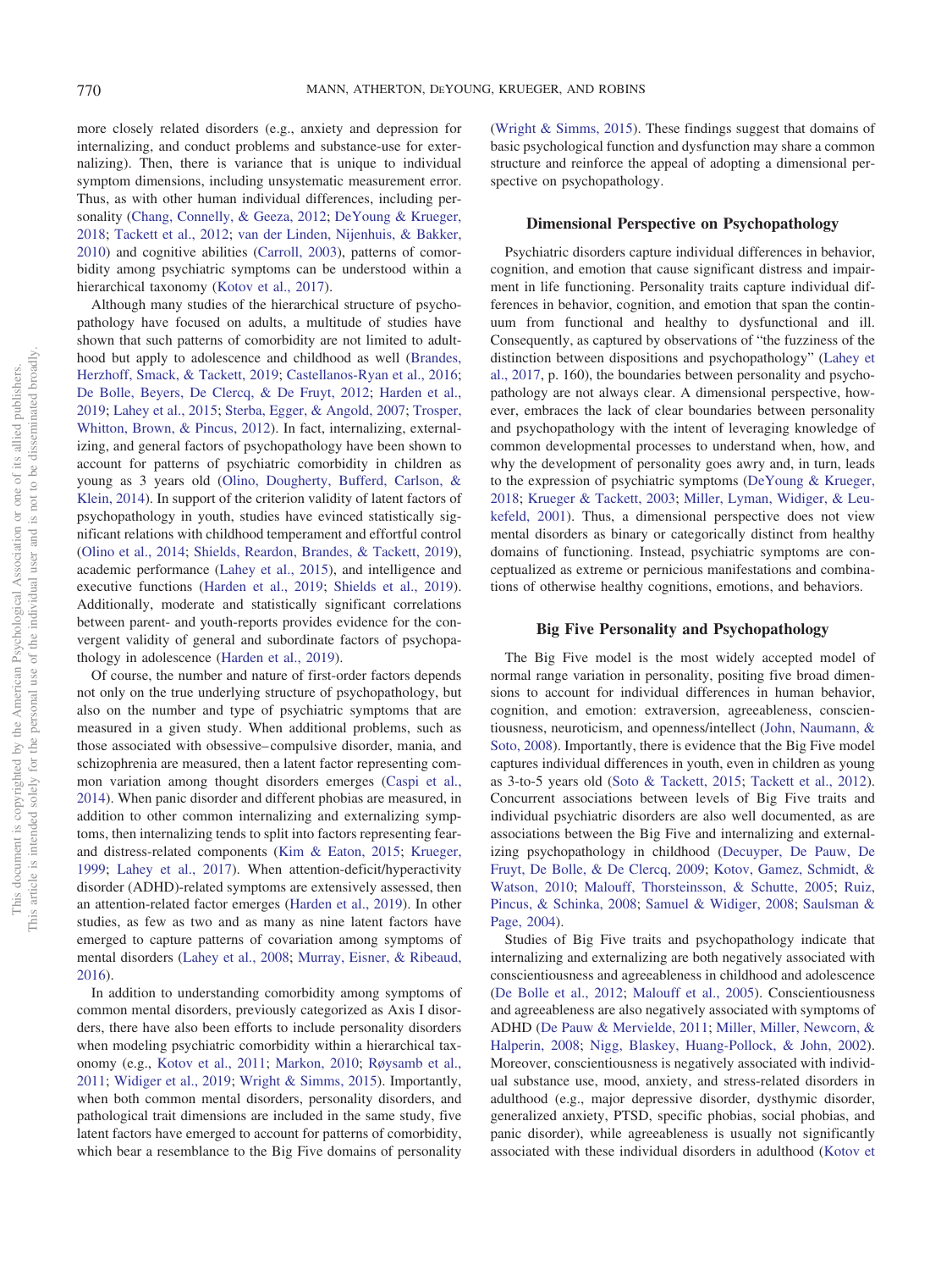[al., 2010\)](#page-16-11). However, in adolescence, agreeableness is negatively associated with a general factor of psychopathology [\(Castellanos-](#page-15-4)[Ryan et al., 2016\)](#page-15-4).

The associations between extraversion and some (but not all) mood, anxiety, and stress-related disorders is negative, and associations between extraversion and broad dimensions of internalizing and externalizing tend to be negative and positive, respectively, though these associations appear to be specific to distinct subfactors of extraversion [\(Kotov et al., 2010;](#page-16-11) [Malouff et al., 2005;](#page-17-5) [Watson et al., 2019\)](#page-18-10). Openness/intellect is usually unrelated to psychopathology, other than disorders involving mania [\(Barnett et](#page-15-8) [al., 2011;](#page-15-8) [Tackett, Quilty, Sellbom, Rector, & Bagby, 2008\)](#page-18-11), but when divided into its two major subfactors (openness to experience and intellect), openness to experience is positively associated with thought disorders [\(DeYoung, 2015;](#page-16-13) [Samuel & Widiger,](#page-18-8) [2008\)](#page-18-8).

Finally, neuroticism is a robust positive correlate of individual substance-use, mood, anxiety, and stress-related disorders in adulthood [\(Kotov et al., 2010\)](#page-16-11). Neuroticism is also positively associated with internalizing and externalizing dimensions of psychopathology in childhood, though the association with internalizing tends to be much stronger—to the point where internalizing can be difficult to distinguish from neuroticism statistically [\(Griffith et al., 2010;](#page-16-14) [Malouff et al., 2005\)](#page-17-5). Particularly germane, there is also evidence for strong overlap between the general factor of psychopathology and neuroticism in youth [\(Brandes et al., 2019;](#page-15-3) [Castellanos-Ryan](#page-15-4) [et al., 2016;](#page-15-4) [Olino et al., 2014;](#page-17-0) [Tackett et al., 2012\)](#page-18-0).

# **Longitudinal Links Between Personality and Psychopathology**

Although concurrent overlap between the Big Five and psychopathology is well established, longitudinal patterns of codevelopment have received less attention. Despite the relative paucity of studies that have examined the development of psychopathology and how it relates to the development of personality traits, understanding the developmental dynamics of personality has begun to shed light on internalizing and externalizing psychopathology. For example, longitudinal research has demonstrated that mean levels of disinhibited traits change over adolescent development [\(Harden](#page-16-15) [& Tucker-Drob, 2011\)](#page-16-15), which maps onto the rise in externalizing behavior that occurs during adolescence. Notably, there is evidence that changes in disinhibited traits are associated with changes in externalizing behaviors, including delinquency and substance use [\(Atherton, Lawson, Ferrer, & Robins, 2020;](#page-15-9) [Mann,](#page-17-9) [Paul, Tackett, Tucker-Drob, & Harden, 2018;](#page-17-9) [Quinn & Harden,](#page-17-10) [2013\)](#page-17-10). However, the extent to which such developmental links generalize to other personality traits and latent dimension of psychopathology remains unclear.

A large body of research has also examined prospective associations between neuroticism and internalizing problems. For example, a meta-analysis found that longitudinal links between neuroticism and symptoms of anxiety and depression were moderate, even after accounting for variance associated with symptoms at baseline [\(Jeronimus, Kotov, Riese, & Ormel, 2016\)](#page-16-16). Further, this meta-analysis indicates that the prospective association between neuroticism and later internalizing problems is only slightly larger across short, compared with long, intervals of time. In adolescence, there is also evidence that decreases in extraversion and conscientiousness predict later internalizing and externalizing problems, respectively, and increases in neuroticism predict later internalizing and externalizing problems [\(van den Akker, Dekovic,](#page-18-12) [& Prinzie, 2010\)](#page-18-12). In turn, externalizing problems have been shown to predict future levels of neuroticism in childhood [\(Shiner, Mas](#page-18-13)[ten, & Tellegen, 2002\)](#page-18-13), and internalizing and externalizing problems have been shown to predict future levels of conscientiousness in late childhood and adolescence [\(De Bolle et al., 2012\)](#page-15-5). There is also evidence that externalizing problems predict future levels of extraversion in adolescence [\(De Bolle et al., 2012\)](#page-15-5). However, what these studies do not reveal is the extent to which differences in within-individual change in the Big Five are associated with within-individual change in latent psychopathology at different levels of generality and specificity when psychopathology is modeled in a hierarchical fashion.

#### **Motivations for the Present Study**

An empirically grounded understanding of psychiatric nosology and how it relates to common personality traits has been limited by an overreliance on cross-sectional studies. Additionally, the vast majority of research on transdiagnostic patterns of comorbidity has relied on samples from WEIRD populations with little-to-no racial/ethnic diversity (Western, educated, and from industrialized, rich, and democratic countries; [Henrich, Heine, & Norenzayan,](#page-16-17) [2010;](#page-16-17) [Jones, 2010\)](#page-16-18), restricting the generalizability of findings. Further, little is known about the developmental dynamics of the hierarchical structure of psychopathology during critical periods such as childhood and adolescence. Specifically, it remains unknown whether the measurement, expression, and co-occurrence of psychiatric symptoms differs for Mexican-origin youth, both within and across diagnoses.

Previous studies on the measurement invariance of assessment scales for youth psychopathology have yielded only mixed support for cross-cultural similarity [\(Stevanovic et al., 2017\)](#page-18-14). A metaanalysis of cross-cultural studies using the Minnesota Multiphasic Personality Inventory (MMPI) and the second, revised version (MMPI-2) found that ethnic minority groups score higher on some scales and lower on others [\(Hall, Bansal, & Lopez, 1999\)](#page-16-19). Moreover, Mexican-origin families experience a unique suite of hardships associated with immigration, including poverty, acculturation-related stress, discrimination, and restricted access to health services, which may contribute to the onset and exacerbation of psychiatric symptoms [\(Torres, Santiago, Walts, & Richards, 2018\)](#page-18-15). As clusters of co-occurring symptoms are often the target of clinical interventions, establishing whether, how, and when patterns of comorbidity change for Mexican-origin youth has high potential impact on the prevention and treatment of psychopathology for this at-risk population. To address these limitations, the present study examines measurement and structural invariance of common mental disorders at different levels of transdiagnostic specificity in a large sample of Mexican-origin youth assessed annually from age 10 to 17. Moreover, we examine associations between changes in Big Five personality and changes in general and subordinate factors of psychopathology.

There are additional reasons that pursuing a developmental perspective on transdiagnostic liability may be especially fruitful. Adolescence is a period of development accompanied by critical biological change [\(Sisk & Foster, 2004;](#page-18-16) [Sisk & Zehr, 2005\)](#page-18-17) and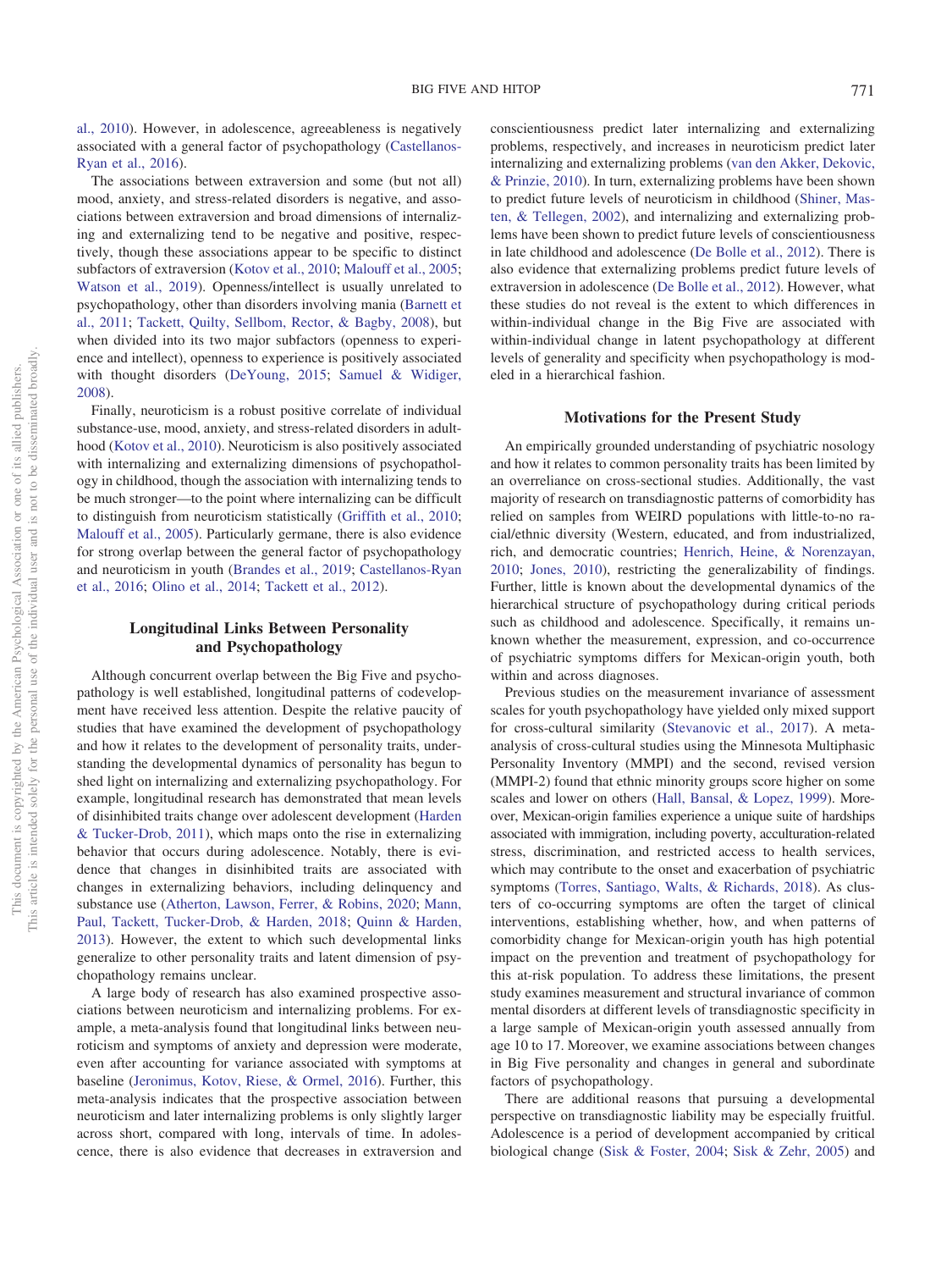marked by the onset of many common psychiatric disorders [\(Paus,](#page-17-11) [Keshavan, & Giedd, 2008\)](#page-17-11), including substance use disorders. Thus, with the onset of substance use and related psychosocial problems in adolescence, the co-occurrence of psychiatric symptoms may be different, compared with childhood and adulthood. Internalizing and externalizing disorders are also known to exhibit heterotypic continuity across the life span [\(Cicchetti & Rogosch,](#page-15-10) [2002;](#page-15-10) [Kagan, 1980\)](#page-16-20); that is, although internalizing and externalizing symptoms are relatively stable, there are changes in the way symptoms are expressed over the course of development. Given changing symptoms (e.g., somatic complaints and temper tantrums are common early in development but less common later on), patterns of comorbidity may change as well.

Finally, the effects of biological sex on psychopathology and personality are well documented, in both nationally representative and clinical samples [\(Bongers, Koot, Van Der Ende, & Verhulst,](#page-15-11) [2004;](#page-15-11) [Costello, Mustillo, Erkanli, Keeler, & Angold, 2003;](#page-15-12) [Del](#page-15-13) [Giudice, Booth, & Irwing, 2012;](#page-15-13) [Kessler et la., 1994;](#page-16-21) [McLean,](#page-17-12) [Asnaani, Litz, & Hofmann, 2011;](#page-17-12) [Newman et al., 1996;](#page-17-13) [Salk,](#page-17-14) [Hyde, & Abramson, 2017;](#page-17-14) [Schmitt, Realo, Voracek, & Allik,](#page-18-18) [2008;](#page-18-18) [Steel et al., 2014;](#page-18-19) [Vesga-López et al., 2008;](#page-18-20) [Wasserman,](#page-18-21) [McReynolds, Ko, Katz, & Carpenter, 2005\)](#page-18-21). Therefore, to ensure that estimates of developmental covariation between personality and psychopathology are not confounded by sex differences, when estimating growth models of personality and psychopathology, self-reported biological sex was introduced as an exogenous covariate of intercept and slope factors.

# **Method**

# **Sample**

Data came from California Families Project, a longitudinal study of 674 Mexican-origin youth (50% female) and their parents. The institutional review board at University of California, Davis approved all study procedures (Protocol 217484 –21). Participants were recruited at random using rosters from school districts in Sacramento and Woodland, California. Inclusion criteria for participation included being in 5th grade at the onset of the study, being of Mexican origin, and living with one's biological mother. Approximately two thirds of parents (63% of mothers and 65% of fathers) had less than a high school education, and the median household income at the onset of the study was between \$30,000 and \$35,000 (range  $\leq$ \$5,000 to  $>$ \$95,000).

Data were collected annually from fifth grade to 12th grade (age 10 to 17), but the present study used data from seventh through 12th grade (age 12 to 17) to examine the codevelopment of personality and psychopathology, when both symptom-counts for *DSM*-defined psychiatric disorders and self-reports of Big Five personality were available. Retention rates were high across the duration of the study. Of the original 674 families enrolled in the study, roughly 89% to 92% were retained from Waves 3 through 8. Missing data for symptom-counts and measures of Big Five personality were handled using pairwise deletion, which is the default for MPlus when estimating models with ordinal or categorical dependent variables, resulting in a final analytic sample of 646 adolescents to test for longitudinal invariance of a hierarchical structure of common mental disorders and to estimate growth trajectories of psychopathology.

# **Measures**

**Psychiatric symptoms.** Annually from age 10 to 17, the National Institute of Mental Health (NIMH) Diagnostic Interview Schedule for Children-IV (DISC-IV) was administered to youth [\(Shaffer, Fisher, & Lucas, 2004\)](#page-18-22). The DISC-IV is a semistructured interview that measures mental health problems for children and adolescents according to *DSM–IV* and ICD-10 symptom criteria [\(American Psychiatric Association, 2000;](#page-15-14) [Shaffer, Fisher, Lucas,](#page-18-23) [Dulcan, & Schwab-Stone, 2000\)](#page-18-23). The DISC-IV has been validated in clinical and community populations, in both English and Spanish [\(Costello, Edelbrock, & Costello, 1985;](#page-15-15) [Schwab-Stone et al.,](#page-18-24) [1996;](#page-18-24) [Shaffer et al., 2000;](#page-18-23) translated into Spanish by [Bravo,](#page-15-16) [Woodbury-Fariña, Canino, & Rubio-Stipec, 1993\)](#page-15-16). For the present study, we used symptom-counts for the following disorders (with symptoms coded as either being present or absent in the last year): major depressive disorder (MDD), generalized anxiety disorder (GAD), posttraumatic stress disorder (PTSD), inattention and hyperactivity facets of ADHD, defiance and emotion dysregulation facets of oppositional defiance disorder (ODD), conduct disorder (CD), and marijuana-use. Symptom-counts were calculated by summing the number of symptoms at each wave to create composite scores.

All interviewers were bilingual and had obtained a BA/BS or higher degree in social sciences or 2 or more years of experience in survey research, public relations, or community organizations. Interviewers received 45 hr of training to ensure strict adherence to the interview protocol and procedures, including didactic presentations, written materials, modeling, role-playing and practice interviews with families similar to those recruited for the study. Interviewer training also included discussion of at-risk situations in the home and of referral processes if a child or parent was at-risk for abuse, neglect, or suicide. In addition, biweekly meetings were held with interviewers throughout data collection to monitor their work, address potential problems, and reinforce protocol and procedures.

**Big Five personality traits.** Annually from age 12 to 17, Big Five personality traits were measured using youth responses to the Ten Item Personality Inventory (TIPI; [Gosling, Rentfrow, &](#page-16-22) [Swann, 2003\)](#page-16-22), which measures each Big Five trait using two items. The mean of the two items is then calculated to create a composite score. Despite its short length, a number of studies have provided support for the validity and reliability of the TIPI, in both English and Spanish [\(Ehrhart et al., 2009;](#page-16-23) [Muck, Hell, & Gosling, 2007;](#page-17-15) [Renau, Oberst, Gosling, Rusiñol, & Chamarro, 2013;](#page-17-16) [Romero,](#page-17-17) [Villar, Gómez-Fraguela, & López-Romero, 2012\)](#page-17-17). For example, in a large sample of Spanish-speaking participants, the TIPI exhibited "acceptable psychometric properties for measuring the Big Five in terms of test–retest reliability, self– other agreement, factor structure, convergence with the NEO-PI-R and correlations with relevant criteria" [\(Romero et al., 2012,](#page-17-17) p. 289). Given that only two items are used to measure each of the Big Five scales, low internal consistency is a common limitation of the TIPI [\(Romero et al.,](#page-17-17) [2012\)](#page-17-17) because measures of internal consistency, like Cronbach's alpha, are highly sensitive to the number of items in the scale (the fewer items, the lower Cronbach's alpha). However, low-tomoderate internal consistency is desired when measuring a broad construct with a brief measure [\(Kline, 1986\)](#page-16-24). In such cases, high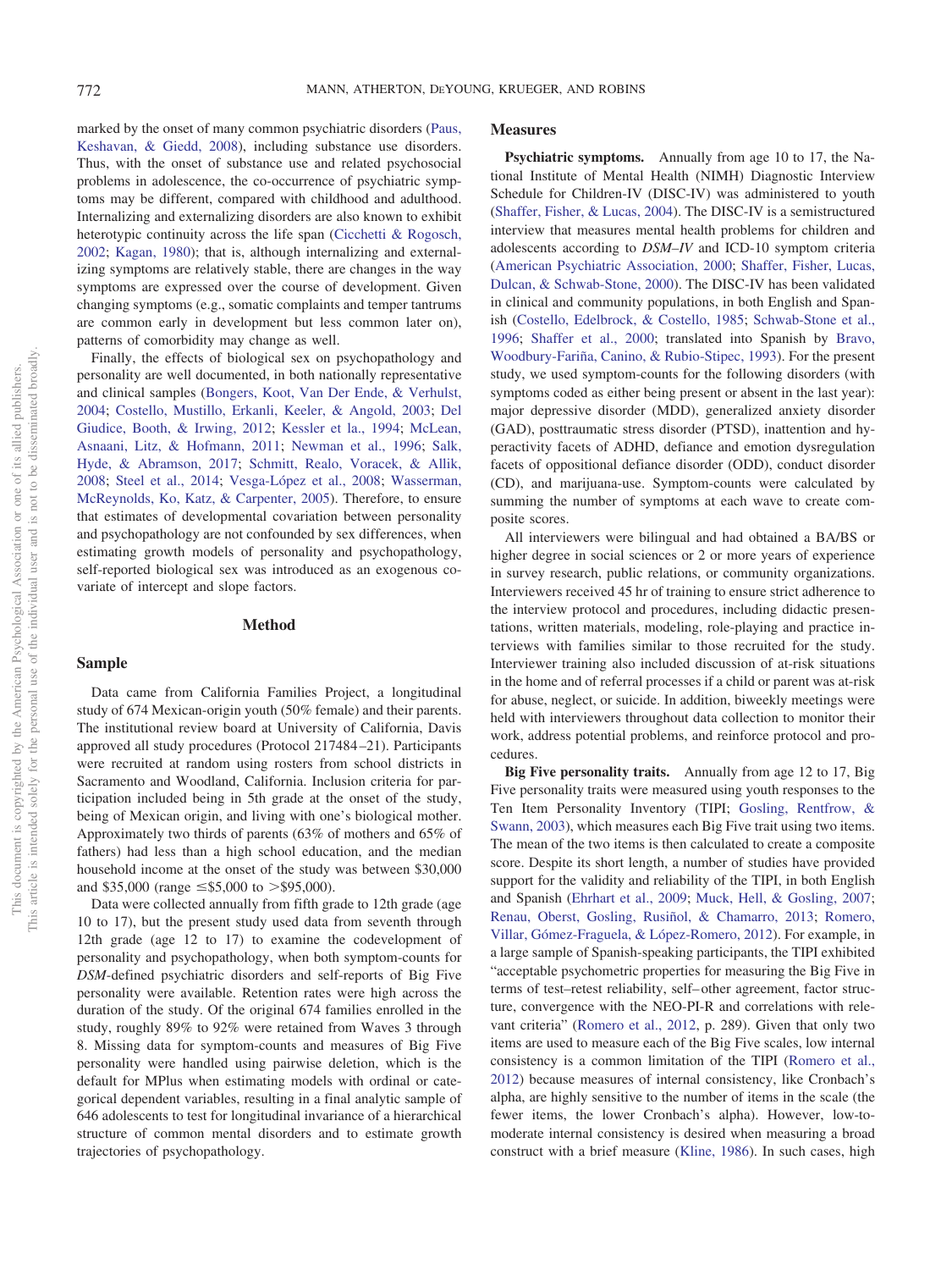internal consistency can indicate redundancy in the content of items or a limited rather than a broad focus.

# **Analytic Procedures**

Data were prepared for analysis and descriptive statistics were calculated using R Version 3.4.2. Inferential analyses were conducted using MPlus Version 8.0 [\(Muthén & Muthén, 1998 –2017\)](#page-17-18). First, we examined whether there were systematic differences for participants with and without missing data. Specifically, using Welch paired *t* tests and Wilcoxon's paired signed-rank tests, we compared individuals who did and did not participate at the last wave of data collection on assessments of the Big Five and psychopathology assessed at the first wave of data collection. No statistically significant differences were observed ( $ps$   $> .05$ ).

As would be expected in a nonreferred community sample, the distributions of symptoms-counts were highly censored (i.e., zeroinflated). Consequently, prior to conducting further analyses, symptom-counts were transformed into ordered-categorical responses, based on the assumption that ordinal responses provide a coarsened index of an underlying continuous distribution of liability [\(Falconer, 1965;](#page-16-25) [Rijsdijk & Sham, 2002\)](#page-17-19). The highest number of categorical responses was retained, such that the observed frequencies of each response were approximately equal to or greater than the total number of response categories. This retained as many ordered categories as possible while ensuring sufficient frequencies in each category to estimate threshold parameters, yielding four categories to differentiate between adolescents with different levels of psychopathology:  $(0)$  = no symptoms,  $(1)$  = one or two symptoms,  $(2)$  = three or four symptoms,  $(3)$  = five or more symptoms.

In all models, transformed symptom-counts were treated as ordinal indicators using the CATEGORICAL option in MPlus, scales scores of Big Five domains were treated as continuous variables, and structural equation models with ordinal indicators were estimated using robust weighted least squares (i.e., WLSMV; [Flora & Curran, 2004;](#page-16-26) [Muthén & Muthén, 1998 –2017\)](#page-17-18). Descriptive statistics for nontransformed variables and the distributions of transformed variables are reported in the online supplemental materials (see [Tables S1 through](http://dx.doi.org/10.1037/abn0000633.supp) [S3\)](http://dx.doi.org/10.1037/abn0000633.supp). To help protect against type-I errors, a conservative threshold was adopted for evaluating the statistical significance of parameter estimates ( $\alpha$  = .005; [Benjamin et al., 2018\)](#page-15-17), as well as other proposed solutions for improving statistical inference, like focusing on the size and precision of estimated effects [\(Ioannidis, 2018\)](#page-16-27). Hence, to help ease the interpretation of the relations between personality and psychopathology, intercept–intercept and slope–slope covariances were rescaled as correlations and reported with 95% confidence intervals.

# **Results**

# **Longitudinal Measurement Invariance**

Before examining growth trajectories at different levels of a hierarchical structure of psychopathology, a series of confirmatory factor analysis models were used to test for longitudinal invariance. Detailed descriptions of these models are provided in the [online supplemental](http://dx.doi.org/10.1037/abn0000633.supp) [materials,](http://dx.doi.org/10.1037/abn0000633.supp) including fit statistics and model comparisons (see [Tables](http://dx.doi.org/10.1037/abn0000633.supp) [S7](http://dx.doi.org/10.1037/abn0000633.supp) and [S8\)](http://dx.doi.org/10.1037/abn0000633.supp). Depicted in [Figure 1,](#page-5-0) one-factor, two-factor, and threefactor models were fit to the data. Note, the correlated three-factor and higher order models have the same degrees of freedom and fit statistics because the higher order factor is just-identified (see [Figure 1,](#page-5-0) Panels C and D). However, the higher order model may represent an appropriate interpretative framework when subordinate factors are theoretically salient, and the higher order factor represents the tendency for these factors to intercorrelate [\(Markon, 2019\)](#page-17-20). Thus, the higher order model provides an appropriate interpretative framework for capturing the general tendency for different dimensions of psychopathology to intercorrelate.

An alternative approach is the bifactor model, which has been used in previous studies to model the hierarchical structure of psychopathology [\(Caspi et al., 2014;](#page-15-6) [Kim & Eaton, 2015;](#page-16-1) [Lahey et al., 2017;](#page-16-0) [Murray et al., 2016\)](#page-17-1). Examples of bifactor models are depicted on the bottom of [Figure 1.](#page-5-0) In the present study, bifactor models were compared with alternative models with caution because simulation studies have revealed critical limitations in comparing bifactor to higher order and correlated factor solutions [\(Murray & Johnson, 2013;](#page-17-21) [Morgan,](#page-17-22) [Hodge, Wells, & Watkins, 2015\)](#page-17-22). For example, model comparisons tend to be biased in favor of a bifactor model when there is complexity in the data that is unaccounted for, which is quite common when conducting confirmatory analyses [\(Murray & Johnson, 2013\)](#page-17-21). Model comparisons also favor the bifactor model even when simulated samples are generated from a different model [\(Morgan et al., 2015\)](#page-17-22), particularly when indicators are positively skewed, like counts of psychiatric symptoms [\(Greene et al., 2019\)](#page-16-28). Moreover, bifactor models of psychopathology symptoms can yield latent factors that are unstable and difficult to interpret [\(Watts, Porre, & Waldman, 2019\)](#page-18-25).

With respect to a hierarchical structure of psychopathology, compared with the more parsimonious higher order model, the bifactor model posits a related yet distinct interpretative framework for the general and subordinate factors. Unlike the higher order model, for which the general factor represents the tendency for the dimensions of psychopathology to intercorrelate, the general factor in the bifactor model is theoretically primary to latent internalizing, externalizing, and other subordinate factors, which represent residual variance in psychiatric symptoms that are not explained by the general factor [\(Markon, 2019\)](#page-17-20). Therefore, with the bifactor model, internalizing and externalizing factors of psychopathology are orthogonal to each other and the bifactor, and capture distinct dimensions of covariation among psychiatric symptoms. Consequently, to capture the general tendency for dimensions of psychopathology to intercorrelate (i.e., to operationalize a general factor of comorbidity), the higher order model may provide a more appropriate interpretative framework. Nevertheless, given the prominence of the bifactor model in previous studies of the hierarchical structure of psychopathology, the bifactor models depicted in [Figure 1](#page-5-0) were estimated and included in model comparisons.

Fit statistics unambiguously favored a bifactor model (see [Figure 1,](#page-5-0) Panel D) at ages 10, 14, and 15 years, but a three-factor model was preferred at ages 12 and 17 years. Fit statistics were discrepant at ages 11, 13, and 16 years, leading to an equivocal decision regarding the best-fitting model.<sup>1</sup> However, the bifactor models produced a nonpositive definite residual covariance matrix, specifically a negative residual variance for one or more indicators of psychopathology at ages 10, 13, and 17 years. Therefore, the bifactor model was neither carried forward to test for longitudinal invariance nor to estimate

<sup>&</sup>lt;sup>1</sup> RMSEA favored a bifactor model at ages 11 and 13 years and a three-factor solution at 16 years. CFI favored a three-factor solution at ages 11 and 13 years but favored a bifactor solution at 16 years.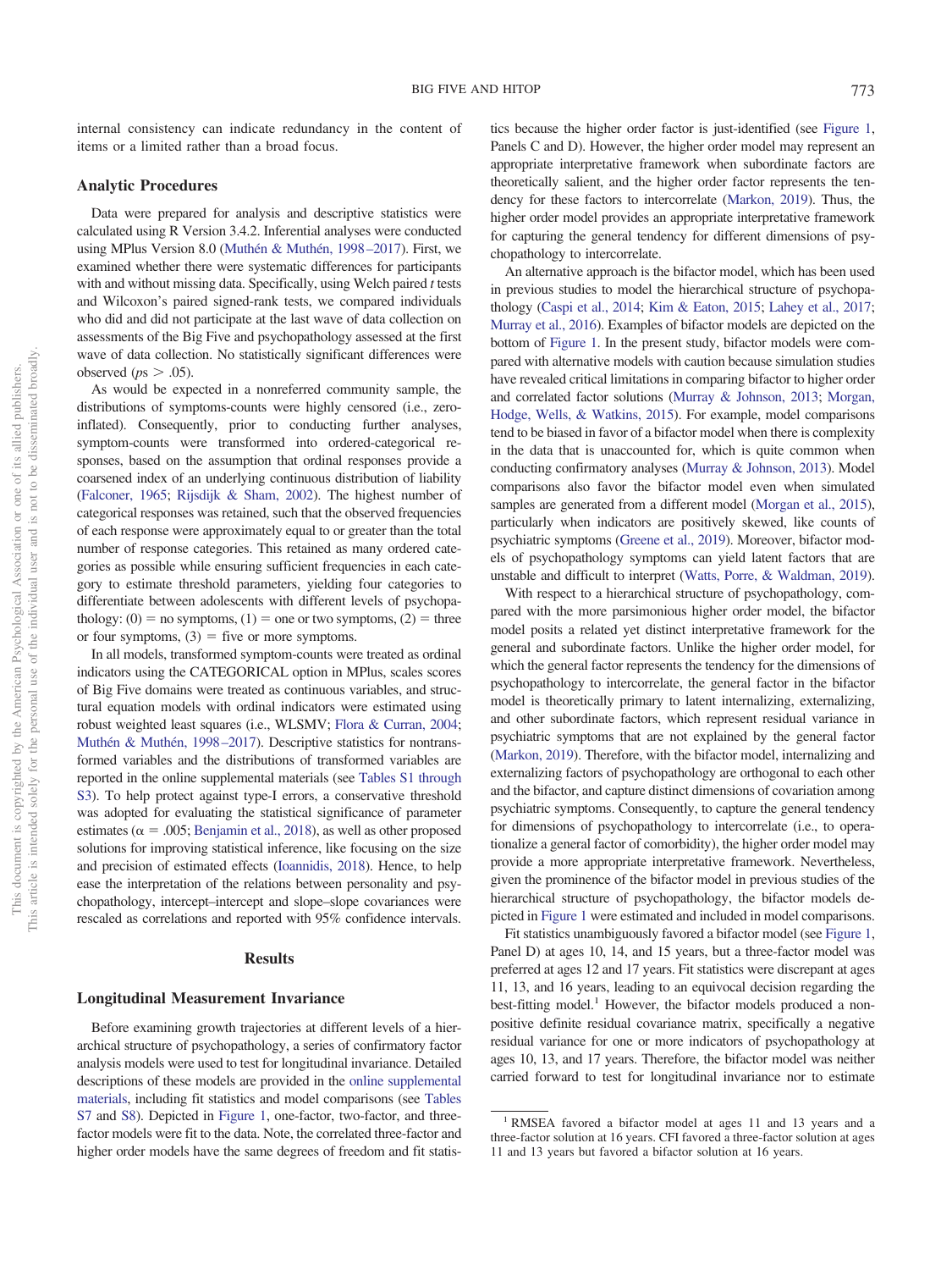

<span id="page-5-0"></span>*Figure 1.* Path diagrams of cross-sectional models of psychiatric symptoms. Parameter estimates at reported from cross-sectional models at age 17 years.  $k =$  number of freely estimated parameters;  $df =$  model degrees of freedom; MDD = major depressive disorder; PTSD = posttraumatic stress disorder; GAD = generalized anxiety disorder; HYP = hyperactivity-related symptoms of attention-deficit/hyperactivity disorder (ADHD);  $ATT =$  attention-related symptoms of ADHD; DEF = defiance-related symptoms of oppositional defiance disorder (ODD); DYS = emotion dysregulation-related symptoms of ODD; CD = conduct disorder symptoms;  $MJ =$  marijuana use;  $INT =$  internalizing;  $EXT =$  externalizing;  $P =$  psychopathology.

growth models. Comparing one, two, and three factor models, at least two of three fit statistics were consistent with the persistence of a three-factor solution from age 11 to 17. On the other hand, at age 10, fit statistics unambiguously preferred a twofactor solution. Therefore, a three-factor model was selected as the best-fitting model from age 11 to 17 and carried forward to test for longitudinal invariance.

[Figure 2](#page-6-0) depicts a path diagram of a restrictive model that assumes full longitudinal measurement invariance. This model was compared with a series of less restrictive models that allowed measurement and structural parameters to be freely estimated across measurement occasion (see [online supplemental materials\)](http://dx.doi.org/10.1037/abn0000633.supp). Despite some discrepancies across fit statistics, model comparisons were consistent with the longitudinal invariance of a threefactor high-order model from ages 12 to 17. Although fit statistics provided comparatively strong support for the invariance of structural parameters, there was weaker support for the invariance of measurement parameters, especially thresholds for symptomcounts. This suggests that age-related differences in how frequently symptoms are endorsed may not be fully accounted for by age-related differences in the underlying factors. Nevertheless, according to root mean squared error of approximation (RMSEA = .043), a model that freely estimated latent correlations but otherwise assumed full measurement and structural invariance met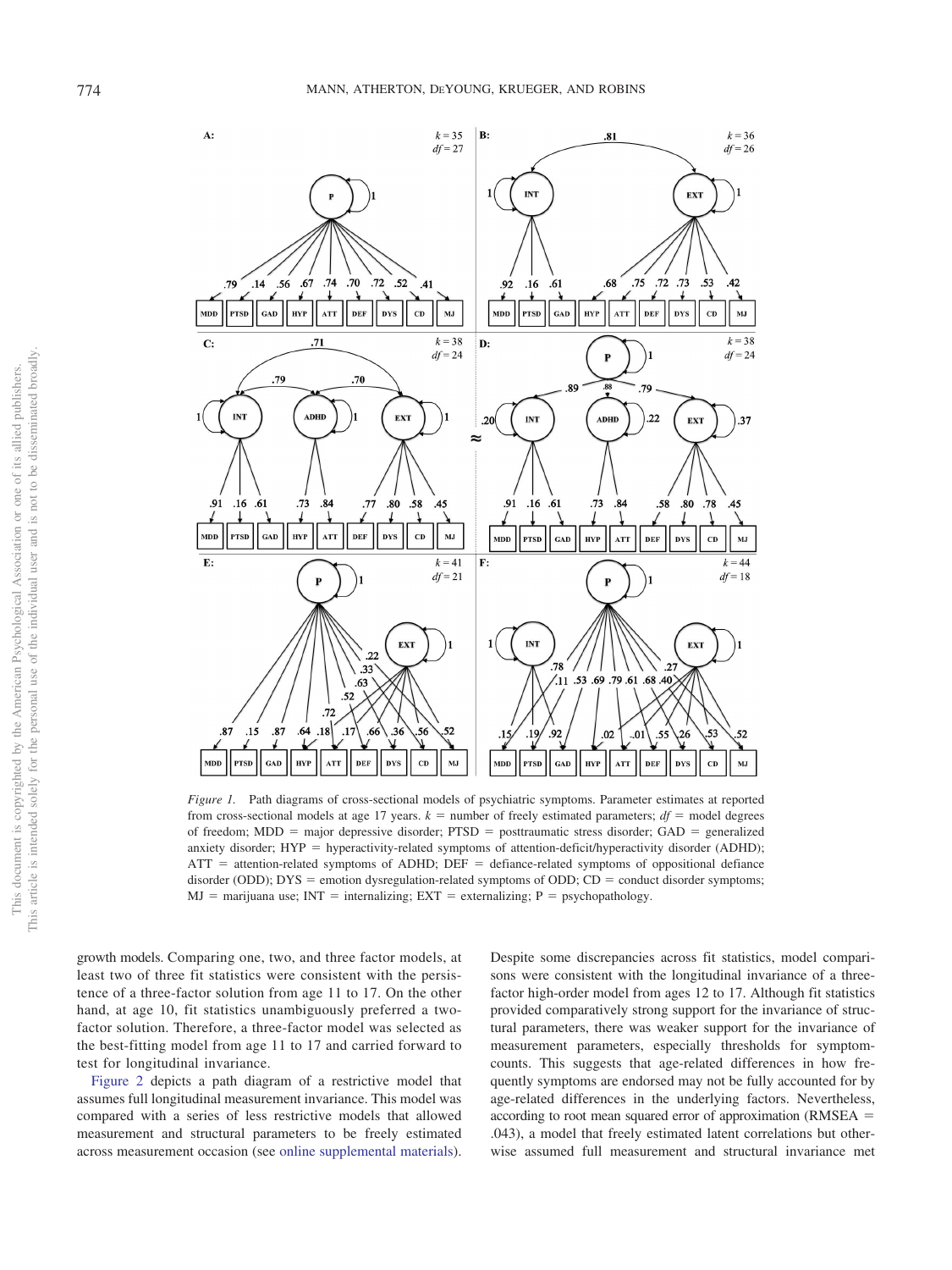

<span id="page-6-0"></span>*Figure 2.* Path diagram of the longitudinal higher order model of psychopathology. The longitudinal baseline model was fit to data at seven measurement occasions (age 11 to 17 years), but only two occasions are depicted to ease visualization. Parameters are freely estimated but constrained to equality over time to reflect longitudinal invariance. MDD = major depressive disorder;  $PTSD$  = posttraumatic stress disorder;  $GAD$  = generalized anxiety disorder; HYP = hyperactivity-related symptoms of attention-deficit/hyperactivity disorder (ADHD);  $ATT =$  attention-related symptoms of ADHD; DEF = defiance-related symptoms of ODD; DYS = emotiondysregulation-related symptoms of ODD;  $CD =$  conduct disorder symptoms;  $MJ =$  marijuana use; INT =  $internality; EXT = externalizing.$ 

traditional standards for good model fit [\(Hu & Bentler, 1999\)](#page-16-29). Although, the comparative fit index (CFI) for this model was below these standards ( $CFI = .871$ ), it may be argued that RMSEA should be preferred over CFI "in confirmatory contexts, when researchers wish to determine whether a given model fits well enough to yield interpretable parameters" [\(Rigdon, 1996,](#page-17-23) p. 378). In addition, small distortions from simple structure have been shown to produce misfit in incremental fit indexes, like CFI, but not RMSEA [\(Beauducel & Wittmann, 2005\)](#page-15-18). Given these considerations, the three-factor higher order model was carried forward for subsequent analyses.

In this model, the standardized factor loadings of symptomcounts onto their respective factors were moderate to high (range of  $\lambda$  = .43 to .89,  $ps < .001$ ). Standardized loadings onto the higher order factor were high ( $\lambda$ s = .86, .87, and .96,  $ps < .001$ ), indicating a high degree of covariation among latent internalizing, ADHD, and externalizing factors. Indeed, the higher order factor explained approximately 70% to 90% of the variance in internalizing factors  $(R^2 = .74, 95\% \text{ CI}$  [.69 to .89]), approximately 70–80% of the variance in ADHD factors ( $R^2 = .76$ , 95% CI [.68] to .79]), and approximately 85–95% of the variance in externalizing factors ( $R^2 = .91,95\%$  CI [.86 to .96]). Nevertheless, there was significant residual variance in internalizing ( $\sigma_1^2 = .26$ , *SE* = .03,  $p < .001$ ), ADHD ( $\sigma_A^2 = .24$ ,  $SE = .03$ ,  $p < .001$ ), and externalizing factors ( $\sigma_A^2 = .09$ ,  $SE = .03$ ,  $p = .001$ ), after accounting for variance shared with the higher order factor, which was itself relatively stable across adolescence (range of  $rs = .42$  to  $.94, ps <$ .001). The longitudinal stability of the higher order factor from one year to the next was high (range of  $rs = .73$  to  $.93$ ,  $ps < .001$ ), and the stability of the higher order factor was moderate-to-high over longer intervals of time, specifically 2 to 7 years (range of  $rs = .42$ ) to .75,  $ps < .001$ ).

# **Growth Models**

A series of latent growth models were fit separately to each Big Five trait and latent internalizing, ADHD, externalizing, and higher order factors. For each construct, an intercept-only model was fit to the data, which implies no growth. This model served as a baseline for comparing alterative models, including linear, quadratic, and latent-basis growth models. Growth models of the Big Five were fit to observed variables while growth models of psychopathology were fit to latent variables. Thus, developmental changes in psychopathology factors were modeled using curve of factors models (CUFFs; [McArdle, 1988\)](#page-17-24), whereby a latent factor at each measurement occasion was regressed on intercept and slope factors to characterize initial levels and changes over time. To examine within-individual changes in the general tendency for latent factors of psychopathology to correlate, the higher order factor was regressed on intercept and slope factors. Next, a CUFFs model of the higher order factor was compared with a factor of curves model (FOCUS; [Atherton et al., 2020;](#page-15-9) [McArdle, 1988\)](#page-17-24), which tests whether common intercept and slope factors can account for associations among the latent intercepts and slopes of internalizing, ADHD, and externalizing factors. A more detailed description of growth curve models is provided in the [online](http://dx.doi.org/10.1037/abn0000633.supp) [supplemental materials,](http://dx.doi.org/10.1037/abn0000633.supp) including the use of fit statistics, model comparisons, and path diagrams of the higher order CUFFs and FOCUS models.

Given the statistically significant residual variance in latent factors of psychopathology after accounting for the higher order factor, a series of bivariate curves of factors models were used to estimate the growth trajectories of internalizing, ADHD, and externalizing factors, while accounting for the higher order factor. As estimates of standardized residual variance were relatively low after accounting for the higher order factor (range of  $\sigma^2 = .09$  to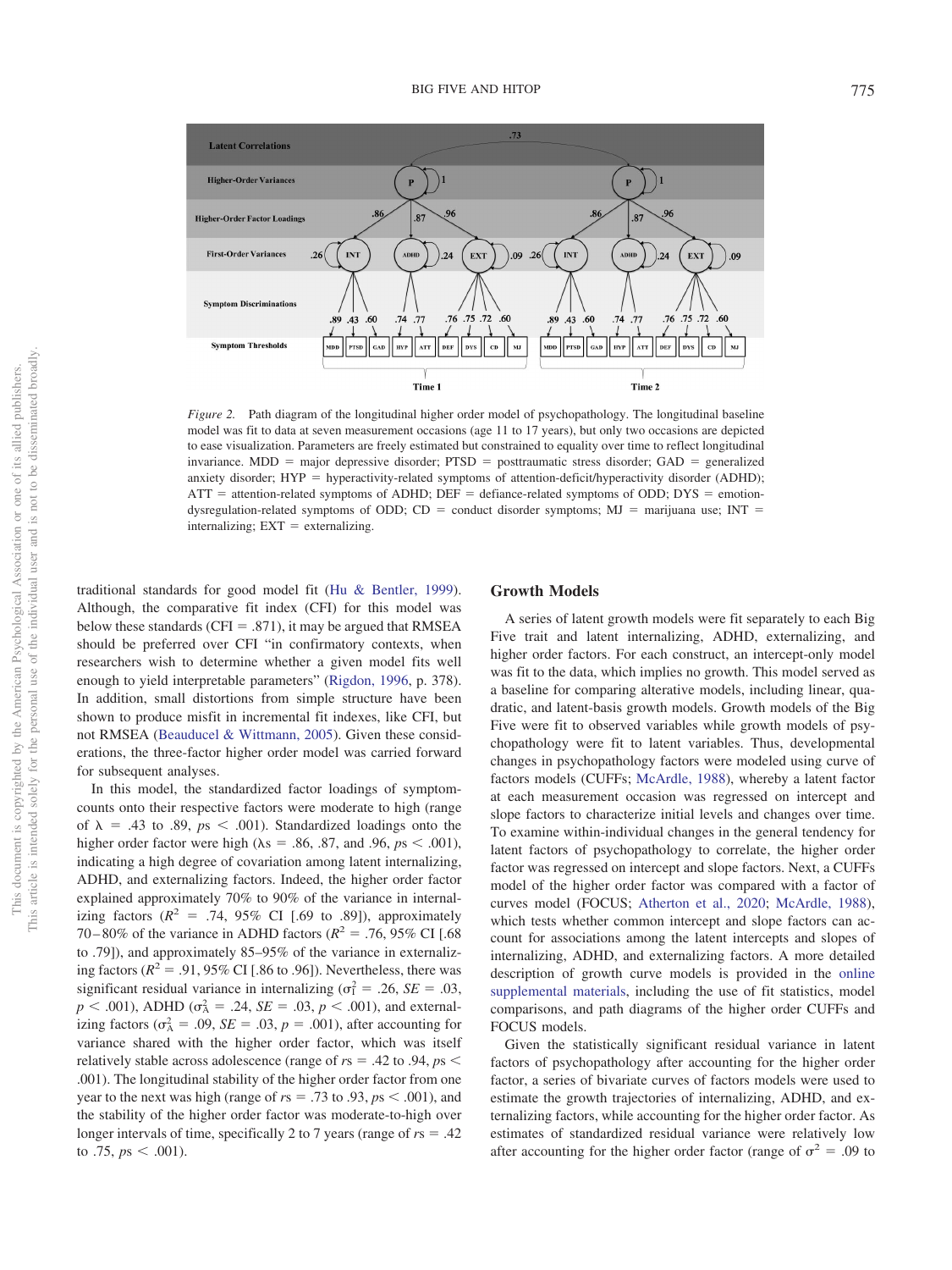.26) and free of unsystematic measurement error, after specifying growth factors, the residual variances of internalizing, ADHD, and externalizing factors were fixed to zero. Consequently, in these models, all of the variance in factors of psychopathology were explained by the higher order factor, combined with intercept and slope factors for the narrower factors, which capture variation in initial levels and within-individual changes in psychopathology after accounting for the higher order factor. In addition, the covariances between intercept and slopes were freely estimated withindomain. In contrast, to reflect the independence of the higher order and residual factors of psychopathology, the cross-domain covariances between the growth factors for the higher order and subordinate factors were fixed to zero.

#### **Trajectories of Psychopathology**

Results of growth models are reported in [Table 1.](#page-8-0) Change in model chi-squared ( $ps < .001$ ) and RMSEA (range = .047 to .067) indicated that a quadratic model was preferred over alternative solutions for internalizing, ADHD, externalizing, and the higher order factor of psychopathology. On average, internalizing psychopathology was predicted to decrease from age 12 to 17. There was also significant variance in initial levels of internalizing, rates of linear change, and rates of quadratic change. Initial levels of internalizing were not significantly associated with linear or quadratic rates of change in internalizing ( $cov<sub>intercept-linear</sub> = -0.036$ ,  $SE = .023, p = .116$ ;  $cov_{intercept-quadratic} = -.001, SE = .004, p =$ .838). On average, ADHD psychopathology was predicted to increase slightly from age 12 to 13, before decreasing from age 13 to 17. There was also variance in initial levels of ADHD and rates of linear change. Initial levels of ADHD were not significantly associated with linear or quadratic rates of change in ADHD (cov<sub>intercept-linear</sub> =  $-.054$ , *SE* = .029, *p* = .057;  $cov_{\text{intercept-quadratic}} = .003, \, SE = .005, \, p = .568).$ 

Externalizing psychopathology was predicted to increase from age 12 to 14, before declining from age 14 to 17. There was statistically significant variance in initial levels of externalizing, rates of linear change, and rates of quadratic change. Initial levels of externalizing were significantly associated with rates of linear change in externalizing (cov<sub>intercept-linear</sub> =  $-105$ , *SE* = .027, *p* < .001;  $cov_{intercept-quadratic} = .007$ ,  $SE = .005$ ,  $p = .118$ ), such that adolescents with higher levels of externalizing at age 12, on average, increased less rapidly from age 12 to 14. Finally, the higher order factor, which captured the tendency for latent factors of psychopathology to correlate, remained relatively unchanged from age 12 to 13, before decreasing from age 13 to 17. However, there was statistically significant variation in initial levels of the higher order factor, rates of linear change, and rates of quadratic change.

The CUFFs model of the higher order factor,  $\chi^2(1,429)$  =  $3514.82, p \le .001$ , RMSEA = .048, CFI = .874, was compared with the FOCUS model  $\chi^2(1,417) = 3025.25, p < .001,$  $RMSEA = .042$ ,  $CFI = .903$ . Standardized loadings on the common intercept factor were high  $(\lambda s = .93, .87, .97, p s < .001)$ , as well as the loadings on the common slope factor (range of  $\lambda$ s = .98 to 1.0). In fact, the variances of lower-order quadratic growth factors were fixed to zero, as there was no residual variance in these factors after estimating a common factor of quadratic curves. Both models showed good fit to the data, but compared with the

CUFFs model, the FOCUS model showed significant improvement in fit,  $(\Delta \chi^2(12) = 374.42, p < .001).$ <sup>2</sup> Therefore, when examining the developmental covariation between personality and the higher order factor of psychopathology, change in personality was estimated using traditional growth models and change in psychopathology was estimated using both CUFFs and FOCUS models. This way the results of bivariate models can be compared across the two approaches.

After accounting for variance captured by the higher order factor, the average level of residual internalizing was predicted to decrease from age 12 to 15 years and then begin to stabilize from 15 to 17 years. There was significant variance in initial levels of residual internalizing that was independent from the high-order factor, but variation in rates of change were not significantly different than zero, and initial levels of residual internalizing were not significantly associated with rates of change in residual internalizing (cov<sub>intercept-linear</sub> =  $-.006$ , *SE* = .015, *p* = .706;  $cov_{\text{intercept-quadratic}} = -.001, SE = .003, p = .693).$ 

After accounting for the higher order factor, the average level of ADHD psychopathology was predicted to decrease very slightly from age 12 to 17 years, although the average rate of change was not significantly different than zero. However, there was significant variance in initial levels of residual ADHD psychopathology that was independent from the higher order factor, as well as rates of change. Initial levels of residual ADHD psychopathology were not significantly associated with rates of change in ADHD psychopathology (cov<sub>intercept-linear</sub> =  $-.016$ , *SE* = .007, *p* = .026).

Finally, residual externalizing psychopathology that was independent of the higher order factor was predicted to increase slightly across adolescence. There was also statistically significant variation in rates of change, and initial levels of residual externalizing were negatively associated with rates of change  $\text{(cov}_{\text{intercept-linear}} = -.020,$  $SE = .006$ ,  $p = .001$ ), such that adolescents with higher-levels of residual externalizing at baseline, on average, exhibited less rapid rates of change in residual externalizing across adolescence. [Figure](#page-9-0) [3](#page-9-0) plots the average estimated growth trajectories for latent psychopathology factors (top panel), as well as the growth trajectories for the variance in psychopathology factors after accounting for the higher order factor (middle panel).

# **Trajectories of Big Five Personality Traits**

Before examining the developmental co-occurrence of the Big Five and psychopathology, univariate growth models of the Big Five were estimated. Model fit statistics and nested comparisons for growth models of the Big Five are reported in [online supple](http://dx.doi.org/10.1037/abn0000633.supp)[mental materials.](http://dx.doi.org/10.1037/abn0000633.supp) For openness/intellect, extraversion, and neuroticism, chi-square change indicated that a linear growth model was preferred over alternative models. On the other hand, chi-square change indicated that a quadratic and latent-basis model were preferred for conscientiousness and agreeableness, respectively.

<sup>&</sup>lt;sup>2</sup> When comparing the fit of growth models, change in model degrees of freedom  $(\Delta df)$  were small, relative to  $\Delta df$  when comparing measurement invariance models. Therefore, we did not rely on  $\Delta RMSEA$ ,  $\Delta CFI$ , and root deterioration per restriction (RDR) to compare growth models, as these fit statistics are recommended specifically for comparing measurement invariance models.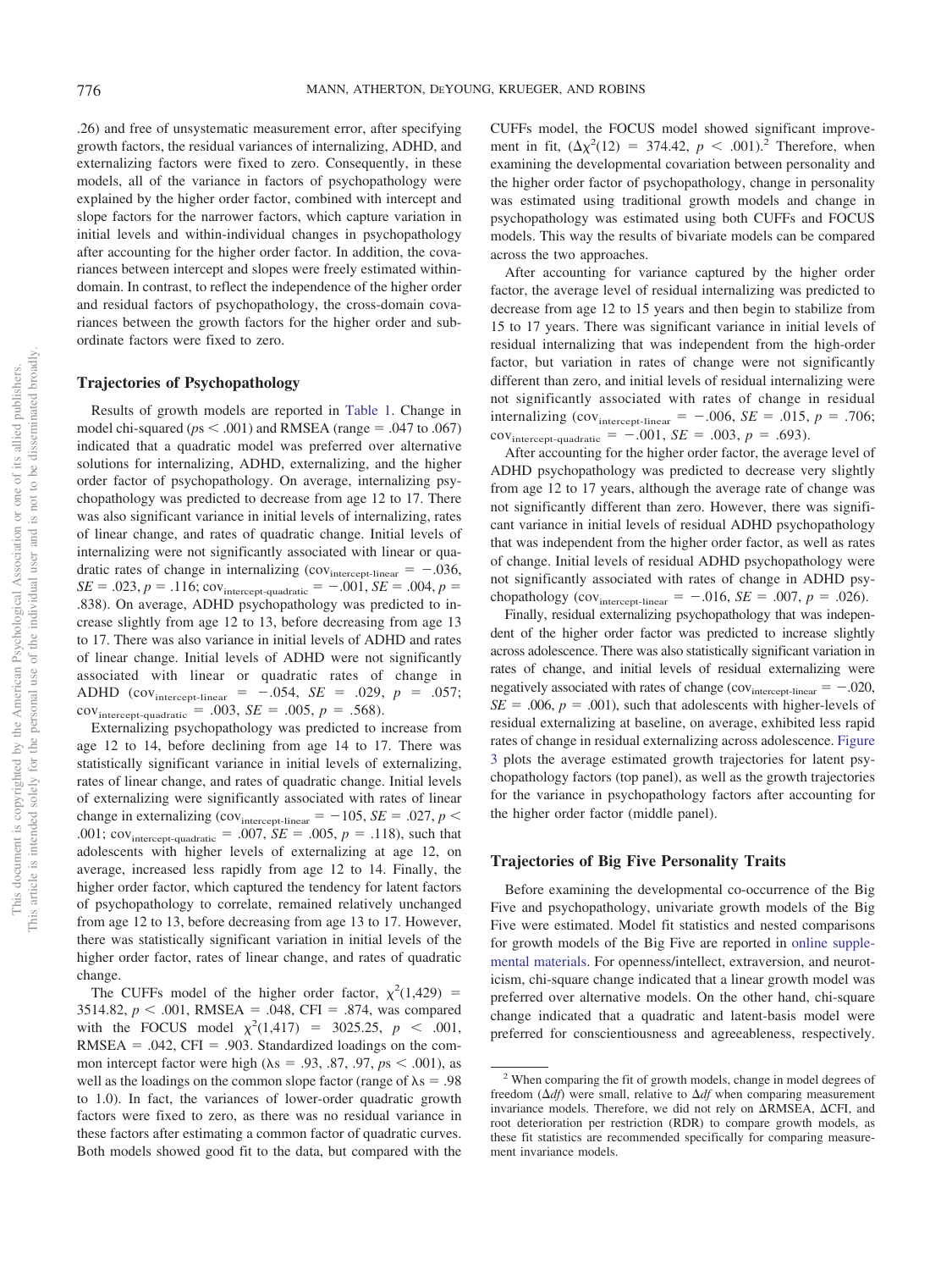<span id="page-8-0"></span>

| Table 1                                                                         |  |  |  |
|---------------------------------------------------------------------------------|--|--|--|
| Estimated Growth Parameters for Big Five Personality and Latent Psychopathology |  |  |  |

| Variable               | Intercept  |           | Linear slope     |            |            |           | Quadratic slope  |            |            |      |
|------------------------|------------|-----------|------------------|------------|------------|-----------|------------------|------------|------------|------|
|                        | $\sigma^2$ | <b>SE</b> | $\boldsymbol{M}$ | <b>SEM</b> | $\sigma^2$ | <b>SE</b> | $\boldsymbol{M}$ | <b>SEM</b> | $\sigma^2$ | SE   |
| Agreeableness          | $.158***$  | .026      | $.066***$        | .007       | $.004*$    | .002      |                  |            |            |      |
| Neuroticism            | $.197***$  | .027      | $-.032**$        | .007       | $.008***$  | .002      |                  |            |            |      |
| Openness/intellect     | $.153***$  | .024      | $.022***$        | .006       | .003       | .002      |                  |            |            |      |
| Extraversion           | $.253***$  | .031      | .007             | .008       | $.011***$  | .002      |                  |            |            |      |
| Conscientiousness      | $.259***$  | .042      | $-.059*$         | .023       | $.088***$  | .042      | $.014***$        | .004       | $.003***$  | .001 |
| Higher order factor    | $.249***$  | .025      | .014             | .016       | $.050**$   | .009      | $-.013***$       | .003       | $.002***$  | .000 |
| Internalizing          | $.424***$  | .036      | $-.067*$         | .025       | $.084***$  | .022      | $-.005$          | .005       | $.002***$  | .001 |
| <b>ADHD</b>            | $.484***$  | .004      | .058             | .031       | $.077***$  | .032      | $-.026***$       | .006       | .002       | .001 |
| Externalizing          | $.642**$   | .044      | $.074*$          | .028       | $.145***$  | .026      | $-.023**$        | .005       | $.004***$  | .001 |
| Residual internalizing | $.115***$  | .022      | $-.095***$       | .020       | .023       | .015      | $.011***$        | .004       | .001       | .000 |
| Residual ADHD          | $.151***$  | .027      | $-.012$          | .009       | $.008***$  | .003      |                  |            |            |      |
| Residual externalizing | $.223***$  | .024      | $.025***$        | .008       | $.011***$  | .002      |                  |            |            |      |

*Note.*  $\sigma^2$  = variance; *SEM* = standard error of the mean; ADHD = attention-deficit/hyperactivity disorder.

 $p < .05.$  \*\*  $p < .005.$ 

The estimated growth trajectories for Big Five personality traits are plotted on the bottom panel of [Figure 3.](#page-9-0)

On average, the Big Five showed little to no growth across adolescence. Mean-levels of openness/intellect increased only slightly from age 12 to 17, whereas mean-levels of extraversion remained nearly unchanged. However, there was significant variation in initial levels of extraversion and significant variation in rates of linear change. For openness/intellect, there was significant variation in initial levels, but not rates of change. Initial levels of extraversion were associated with changes in extraversion  $\text{(cov}_{\text{intercept-linear}} = -0.020, \ \text{SE} = 0.007, \ p = 0.004, \text{ such that}$ adolescents with higher levels of extraversion at age 12, on average, increased less rapidly in extraversion across adolescence. A similar result was observed for openness/intellect. On average, adolescents with higher levels of openness/intellect at age 12 increased less rapidly in openness/intellect across adolescence (cov<sub>intercept-linear</sub> =  $-.012$ , *SE* = .006,  $p = .028$ ). However, these intercept-slope associations did not reach a conservative threshold for statistical significance (i.e.,  $p_s > .005$ ).

Compared to extraversion and openness/intellect, the growth trajectory of neuroticism was in the opposite direction, declining very slightly from age 12 to 17. There was variation in initial levels of neuroticism and rates of change. Individuals with higher levels of neuroticism at age 12 tended to decrease more slowly in neuroticism across adolescence  $\text{(cov}_{\text{intercept-linear}} = -0.015,$  $SE = .006$ ,  $p = .023$ ), but this association did not meet a conservative threshold for statistical significance. Conscientiousness remained largely unchanged, but, on average, declined very slightly from age 12 to 14, before inclining very slightly from age 14 to 17. There was variation in levels of conscientiousness at age 12, as well as variation in linear and quadratic rates of change. Initial levels of conscientiousness were significantly and negatively associated with linear rates of change in conscientiousness (cov<sub>intercept-linear</sub> =  $-.082$ , *SE* = .028,  $p = .003$ ;  $cov_{intercept-quadratic} = .010$ ,  $SE = .004$ ,  $p =$ .019). Finally, agreeableness increased slightly from age 12 to 17 and in a nonlinear fashion. There was variation in levels of agreeableness at age 12. However, variation in nonlinear trajectories of agreeableness was not significantly different than zero, and

initial levels of agreeableness were not significantly associated with changes in agreeableness.

# **Bivariate and Multivariate Growth Models**

Bivariate growth models were used to estimate longitudinal covariation between psychopathology and the Big Five. In bivariate models, the best-fitting growth models from the previous step were carried forward, and associations between the growth factors of the Big Five and latent psychopathology factors were estimated in pairwise combinations. In these models, the correlation between the slope(s) of a personality trait and the curves of latent psychopathology factors were freely estimated.<sup>3</sup> These correlations test whether interindividual differences in within-individual change in the Big Five are associated with interindividual differences in within-individual change in psychopathology. Correlations between the intercepts of the Big Five and the intercepts of latent psychopathology factors were also freely estimated, which test whether initial levels of personality at age 12 were associated with initial levels of psychopathology. Correlations between growth factors are reported in [Table 2](#page-10-0) and [Table 3.](#page-11-0) One and two asterisks denote correlations that were statistically significant at  $p < .05$  and  $p < .005$ , respectively, and exact *p* values ( $> .001$ ) are reported in the text, which represent the probability of the estimated correlation, if the null hypothesis is true.

# **Openness/Intellect and Psychopathology**

Initial levels of openness/intellect were not significantly associated with initial levels of internalizing ( $p = .471$ ), ADHD ( $p =$ .901), externalizing ( $p = .812$ ), or a higher order factor of psychopathology ( $p = .728$ ). Similarly, changes in openness/intellect

<sup>&</sup>lt;sup>3</sup> For openness/intellect, extraversion, and neuroticism, the linear slopes of personality traits were allowed to covary with the linear and quadratic curves of factors of psychopathology. For agreeableness, the latent-basis slope was allowed to covary with linear and quadratic curves of factors, and the linear and quadratic slopes of conscientiousness were allowed to covary with the linear and quadratic curves of factors, respectively.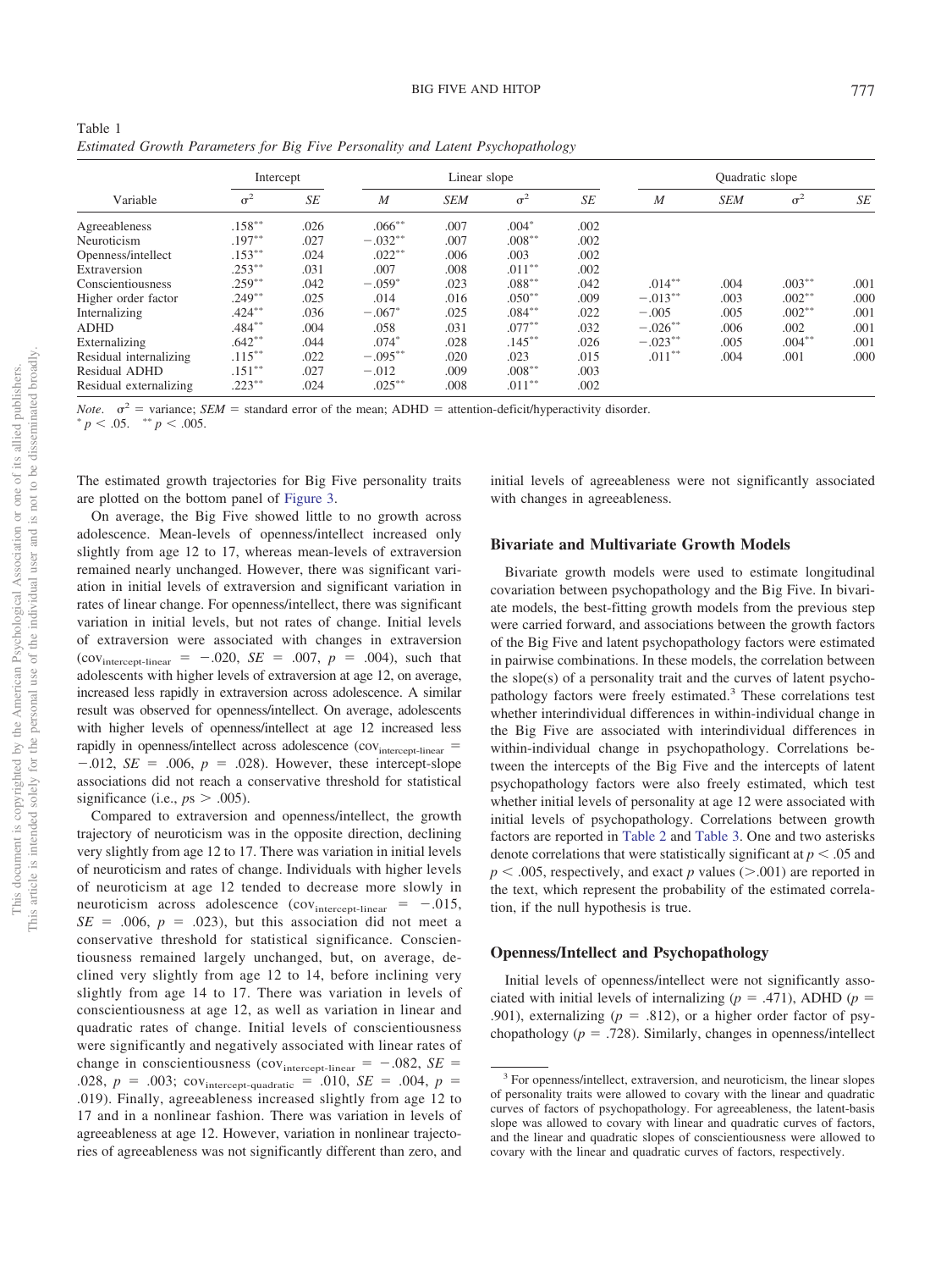This document is copyrighted by the American Psychological Association or one of its allied publishers. This article is intended solely for the personal use of the individual user and is not to be disseminated broadly.

This article is intended solely for the personal use of the individual user and is not to be disseminated broadly. This document is copyrighted by the American Psychological Association or one of its allied publishers.



<span id="page-9-0"></span>*Figure 3.* Average growth trajectories of latent psychopathology factors and Big Five personality. Growth trajectories of psychopathology factors were estimated from linear and quadratic curve of factors models. Growth trajectories estimated from best-fitting growth models.

were not significantly associated with changes in internalizing  $(p_{\text{slope-linear}} = .618, p_{\text{slope-quadratic}} = .974)$ , changes in ADHD  $(p_{\text{slope-linear}} = .038, p_{\text{slope-quadratic}} = .974)$ , changes in externalizing ( $p_{\text{slope-linear}} = .113$ ,  $p_{\text{slope-quadratic}} = .169$ ), or changes in a higher order factor of psychopathology ( $p_{\text{slope-linear}} = .085$ ;  $p_{\text{slope-quadratic}} = .145$ ). After accounting for the higher order factor, initial levels of residual internalizing were not significantly associated with initial levels of openness/intellect ( $p = .308$ ), similar to associations with initial levels of residual externalizing  $(p = .955)$ and residual ADHD ( $p = .867$ ). Changes in openness/intellect were not significantly associated with changes in residual internalizing ( $p_{\text{slope-linear}} = .312$ ;  $p_{\text{slope-quadratic}} = .201$ ), changes in residual externalizing ( $p_{\text{slope-linear}} = .038$ ), or changes in residual ADHD  $(p_{\text{slope-linear}} = .311)$ .

#### **Conscientiousness and Psychopathology**

Initial levels of conscientiousness were not significantly associated with initial levels of internalizing  $(p = .042)$  but were negatively associated with initial levels of ADHD ( $p < .001$ ), initial levels of externalizing  $(p = .002)$ , and initial levels of the higher order factor of psychopathology ( $p < .001$ ). Changes in conscientiousness were not associated with changes in internalizing ( $p_{\text{slope-linear}} = .426$ ;  $p_{\text{slope-quadratic}} = .630$ ), changes in ADHD  $(p_{\text{slope-linear}} = .309; p_{\text{slope-quadratic}} = .034)$ , changes in externalizing ( $p_{\text{slope-linear}} = .632$ ;  $p_{\text{slope-quadratic}} = .426$ ), or changes in the higher order factor ( $p_{\text{slope-linear}} = .892$ ;  $p_{\text{slope-quadratic}} = .135$ ). After accounting for the higher order factor of psychopathology, initial levels of residual internalizing were not significantly associated with initial levels of conscientiousness ( $p = .098$ ) or initial levels of residual externalizing ( $p = .675$ ). However, initial levels of conscientiousness were negatively associated with initial levels of residual ADHD ( $p < .001$ ). Changes in conscientiousness were not significantly associated with changes in residual internalizing  $(p_{\text{slope-linear}} = .327; p_{\text{slope-quadratic}} = .407)$ , changes in residual externalizing ( $p_{\text{slope-linear}} = .095$ ), or changes in residual ADHD  $(p_{\text{slope-linear}} = .176)$ .

# **Extraversion and Psychopathology**

Initial levels of extraversion were not significantly associated with initial levels of internalizing ( $p = .408$ ), ADHD ( $p = .128$ ), or initial levels of the higher order factor of psychopathology ( $p =$ .153). However, initial levels of extraversion were marginally and positively associated with initial levels of externalizing  $(p = .008)$ . Within-individual changes in extraversion were not significantly associated with changes in internalizing  $(p_{\text{slope-linear}} =$ .029;  $p_{\text{slope-quadratic}} = .662$ ) or changes in ADHD ( $p_{\text{slope-linear}} =$ .046;  $p_{\text{slope-quadratic}} = .191$ ). However, rates of change in extraversion were significantly associated with rates of change in externalizing  $(p_{\text{slope-linear}} = .001; p_{\text{slope-quadratic}} = .020)$ , as well as rates of change in the higher order factor of psychopathology  $(p_{\text{slope-linear}} = .001; p_{\text{slope-quadratic}} = .059)$ . After accounting for the higher order factor, initial levels of residual internalizing were negatively associated with initial levels of extraversion ( $p < .001$ ). On the other hand, initial levels of residual externalizing were positively associated with initial level of extraversion  $(p = .001)$ . Initial levels of extraversion were not significantly associated with initial levels of residual ADHD ( $p = .485$ ). Changes in extraversion were not significantly associated with changes in residual internalizing ( $p_{\text{slope-linear}} = .992$ ;  $p_{\text{slope-quadratic}} = .341$ ), changes in residual externalizing  $(p_{\text{slope-linear}} = .642)$  or changes in residual ADHD ( $p_{\text{slope-linear}} = .203$ ).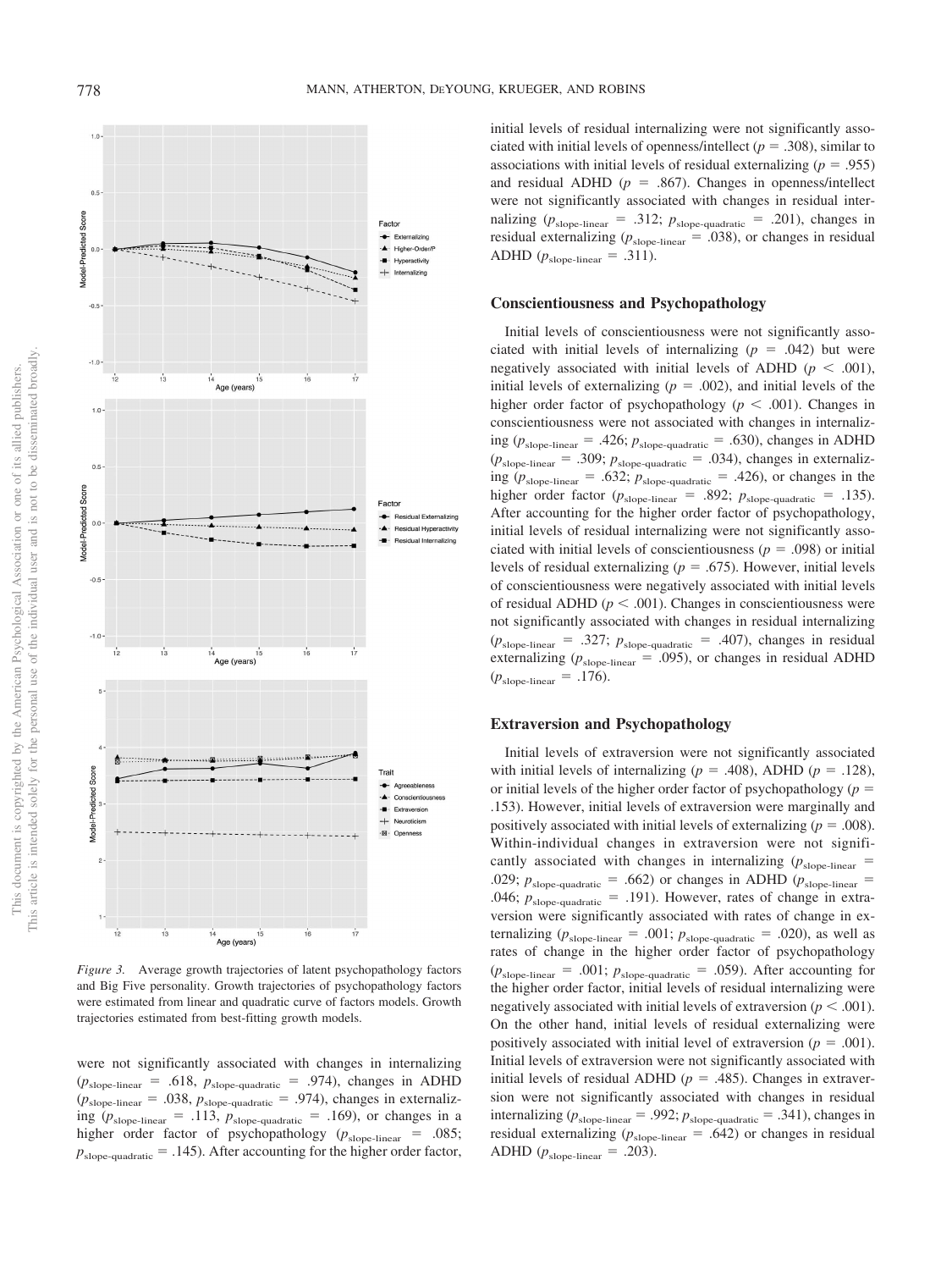|                    |            | Intercept-Intercept |                                          | Slope linear     | Slope quadratic |                  |  |
|--------------------|------------|---------------------|------------------------------------------|------------------|-----------------|------------------|--|
| Big Five           | Point      | Interval            | Point                                    | Interval         | Point           | Interval         |  |
|                    |            |                     | Higher order factor                      |                  |                 |                  |  |
| Openness/intellect | $-.018$    | $[-.119, .083]$     | $-.241$                                  | $[-.533, .050]$  | .224            | $[-.092, .541]$  |  |
| Conscientiousness  | $-.162**$  | $[-.242, -.082]$    | $-.003$                                  | $[-.047, .041]$  | $-.045$         | $[-.103, .014]$  |  |
| Extraversion       | .068       | $[-.025, .160]$     | $-.290**$                                | $[-.470, -.109]$ | .189            | $[-.008, .386]$  |  |
| Agreeableness      | $-.206***$ | $[-.305, -.108]$    | .052                                     | $[-.169, .274]$  | $-.027$         | $[-.267, .214]$  |  |
| Neuroticism        | $.458***$  | [.371, .546]        | $.288***$                                | [.092, .484]     | $-.322**$       | $[-.536, -.108]$ |  |
|                    |            |                     | Internalizing                            |                  |                 |                  |  |
| Openness/intellect | $-.039$    | $[-.146, .068]$     | $-.081$                                  | $[-.400, .238]$  | $-.006$         | $[-.375, .363]$  |  |
| Conscientiousness  | $-.085*$   | $[-.167, -.003]$    | $-.021$                                  | $[-.071, .030]$  | $-.017$         | $[-.084, .051]$  |  |
| Extraversion       | $-.041$    | $[-.138, .056]$     | $-.226$                                  | $[-.431, -.022]$ | .061            | $[-.180, .301]$  |  |
| Agreeableness      | $-.151***$ | $[-.254, -.048]$    | .220                                     | $[-.063, .503]$  | $-.222$         | $[-.541, .097]$  |  |
| Neuroticism        | $.430**$   | [.334, .525]        | .160                                     | $[-.059, .380]$  | $-.124$         | $[-.376, .128]$  |  |
|                    |            |                     | Attention-deficit/hyperactivity disorder |                  |                 |                  |  |
| Openness/intellect | .007       | $[-.100, .113]$     | $-.408$                                  | $[-.862, .046]$  | .482            | $[-.054, 1.00]$  |  |
| Conscientiousness  | $-.246**$  | $[-.334, -.157]$    | .030                                     | $[-.027, .087]$  | $-.089*$        | $[-.171, -.007]$ |  |
| Extraversion       | .080       | $[-.022, .182]$     | $-.249$                                  | $[-.510, .012]$  | .188            | $[-.105, .481]$  |  |
| Agreeableness      | $-.199**$  | $[-.299, -.099]$    | .103                                     | $[-.201, .407]$  | $-.035$         | $[-.376, .306]$  |  |
| Neuroticism        | $.371***$  | [.273, .468]        | $.363*$                                  | [.077, .649]     | $-.436*$        | $[-.780, -.091]$ |  |
|                    |            |                     | Externalizing                            |                  |                 |                  |  |
| Openness/intellect | $-.012$    | $[-.112, .088]$     | $-.212$                                  | $[-.494, .069]$  | .214            | $[-.114, .541]$  |  |
| Conscientiousness  | $-.124**$  | $[-.203, -.044]$    | $-.011$                                  | $[-.056, .034]$  | $-.025$         | $[-.089, .038]$  |  |
| Extraversion       | $.127*$    | [.036, .219]        | $-.283**$                                | $[-.463, -.103]$ | $.241*$         | [.028, .453]     |  |
| Agreeableness      | $-.208**$  | $[-.310, -.106]$    | $-.115$                                  | $[-.366, .136]$  | .151            | $[-.152, .454]$  |  |
| Neuroticism        | $.424***$  | [.332, .516]        | $.253*$                                  | [.068, .439]     | $-.328***$      | $[-.545, -.112]$ |  |

<span id="page-10-0"></span>

| Table 2                                                                            |  |  |  |  |  |  |
|------------------------------------------------------------------------------------|--|--|--|--|--|--|
| Correlations Between the Growth Factors of the Big Five and Latent Psychopathology |  |  |  |  |  |  |

# **Agreeableness and Psychopathology**

Initial levels of agreeableness were negatively associated with initial levels of internalizing  $(p = .005)$ , ADHD  $(p < .001)$ , externalizing ( $p < .001$ ), and higher order psychopathology ( $p <$ .001). On the other hand, changes in agreeableness were not significantly associated with changes in psychopathology, including changes in internalizing  $(p_{\text{slope-linear}} = .111, p_{\text{slope-quadratic}} =$ .159), changes in ADHD ( $p_{\text{slope-linear}} = .494$ ;  $p_{\text{slope-quadratic}} = .839$ ), changes in externalizing ( $p_{\text{slope-linear}} = .352$ ;  $p_{\text{slope-quadratic}} = .303$ ), and changes in higher order psychopathology ( $p_{\text{slope-linear}} = .642$ ;  $p_{\text{slope-quadratic}} = .829$ ). After accounting for the higher order factor, initial levels of residual internalizing were not significantly associated with initial levels of agreeableness ( $p = .570$ ) or initial level of residual ADHD ( $p = .332$ ). However, initial levels of agreeableness were negatively associated with initial levels of residual externalizing ( $p < .001$ ), such that adolescents with high levels of externalizing at age 12, independent of the tendency for dimensions of psychopathology to correlate, on average, had lower levels of agreeableness at age 12. Changes in agreeableness were not significantly associated with changes in residual internalizing  $(p_{\text{slope-linear}} = .073; p_{\text{slope-quadratic}} = .110)$ , changes in residual externalizing  $(p_{\text{slope-linear}} = .202)$ , or changes in residual ADHD  $(p_{\text{slope-linear}} = .190)$ .

#### **Neuroticism and Psychopathology**

Initial levels of neuroticism were positively associated with initial levels of psychopathology, including internalizing, ADHD, externalizing, and higher order factors psychopathology (*p*s .001). Changes in neuroticism were not significantly associated with changes in internalizing  $(p_{\text{slope-linear}} = .145; p_{\text{slope-quadratic}} =$ .326) but were marginally associated with changes in ADHD  $(p_{\text{slope-linear}} = .008; p_{\text{slope-quadratic}} = .006)$  and externalizing  $(p_{\text{slope-linear}} = .008; p_{\text{slope-quadratic}} = .003)$ . Finally, changes in neuroticism were significantly associated with changes in the higher order factor of psychopathology ( $p_{\text{slope-linear}} = .004$ ;  $p_{\text{slope-quadratic}} = .003$ ). After accounting for the higher order factor, the association between initial levels of residual internalizing and neuroticism did not meet a conservative threshold for statistical significance ( $p = .023$ ). Moreover, initial levels of neuroticism were not significantly associated with initial levels of residual ADHD ( $p = .859$ ). However, initial levels of neuroticism were significantly and positively associated with initial levels of residual externalizing  $(p < .001)$ . Changes in neuroticism were not significantly associated with changes in residual internalizing  $(p_{\text{slope-linear}} = .453; p_{\text{slope-quadratic}} = .222)$ , changes in residual externalizing  $(p_{\text{slope-linear}} = .611)$ , or changes in residual ADHD  $(p_{\text{slope-linear}} = .445)$ .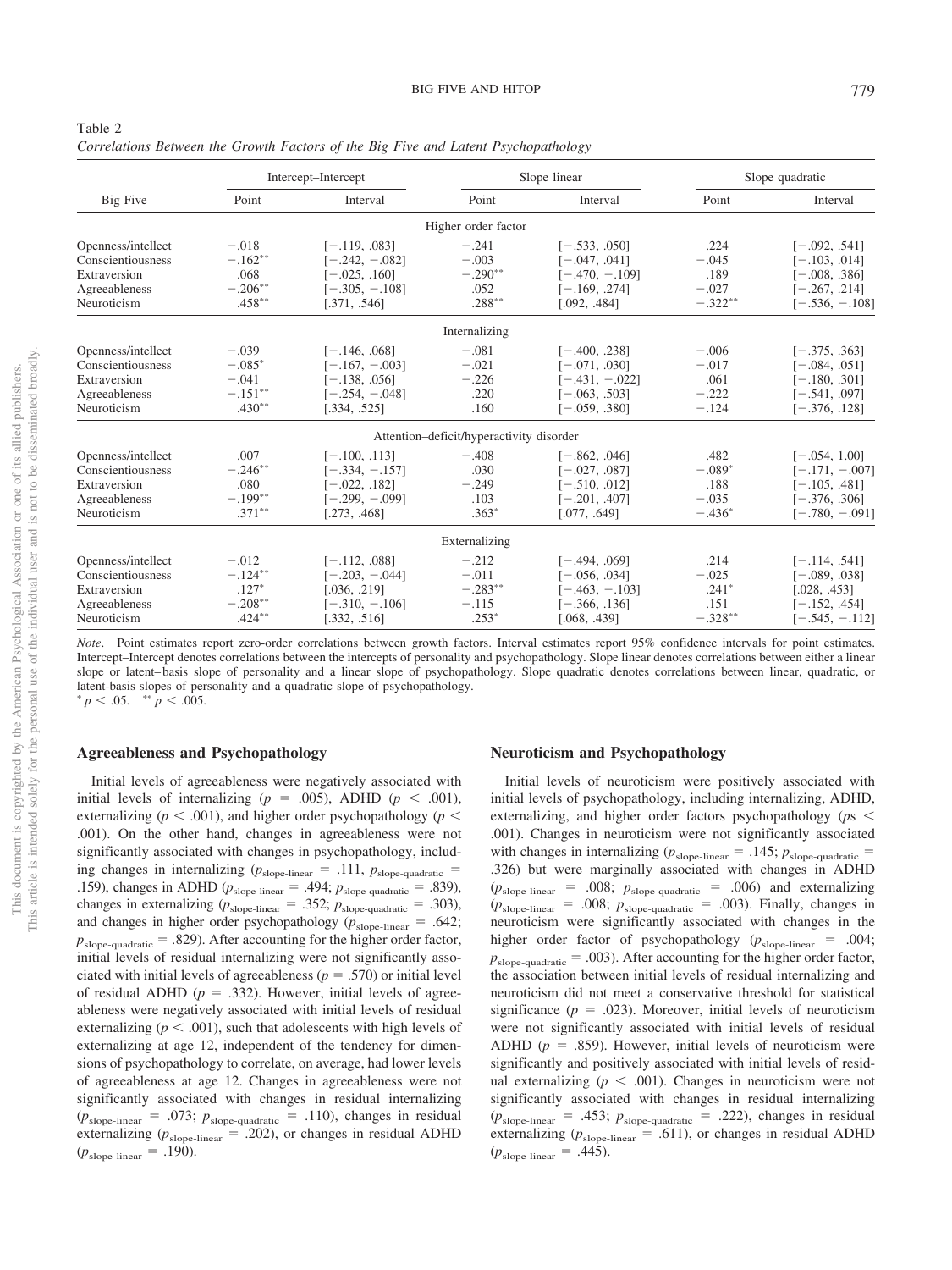<span id="page-11-0"></span>

#### Table 3

*Correlations Between the Growth Factors of the Big Five and Residual Variance in Latent Psychopathology After Accounting for the Higher–Order Factor*

|                    |                   | Intercept-Intercept                               |                        | Slope linear    | Slope quadratic |                 |
|--------------------|-------------------|---------------------------------------------------|------------------------|-----------------|-----------------|-----------------|
| Big Five           | Point<br>Interval |                                                   | Point                  | Interval        | Point           | Interval        |
|                    |                   |                                                   | Residual internalizing |                 |                 |                 |
| Openness/intellect | $-.065$           | $[-.190, .060]$                                   | .242                   | $[-.227, .710]$ | $-.426$         | $[-1.08, .227]$ |
| Conscientiousness  | .086              | $[-.016, .188]$                                   | $-.039$                | $[-.117, .039]$ | .047            | $[-.064, .158]$ |
| Extraversion       | $-.221**$         | $[-.341$ to $-.101]$                              | .002                   | $[-.294, .297]$ | $-.199$         | $-610$ , 2111   |
| Agreeableness      | .035              | $[-.086, .156]$                                   | .390                   | $[-.036, .816]$ | $-.460$         | $[-1.02, .103]$ |
| Neuroticism        | $.134*$           | [.019, .248]                                      | $-.124$                | $[-.447, .199]$ | .286            | $[-.172, .743]$ |
|                    |                   | Residual attention-deficit/hyperactivity disorder |                        |                 |                 |                 |
| Openness/intellect | .009              | $[-.100, .119]$                                   | .166                   | $[-.155, .487]$ |                 |                 |
| Conscientiousness  | $-.238**$         | $[-.337, -.138]$                                  | .158                   | $[-.071, .386]$ | $-.185$         | $[-.444, .074]$ |
| Extraversion       | .042              | $[-.075, .159]$                                   | .138                   | $[-.075, .351]$ |                 |                 |
| Agreeableness      | $-.054$           | $[-.163, .055]$                                   | .170                   | $[-.084, .425]$ |                 |                 |
| Neuroticism        | $-.009$           | $[-.109, .090]$                                   | $-.074$                | $[-.262, .115]$ |                 |                 |
|                    |                   |                                                   | Residual externalizing |                 |                 |                 |
| Openness/intellect | .003              | $[-.092, .097]$                                   | $-.074$                | $[-.331, .183]$ |                 |                 |
| Conscientiousness  | .016              | $[-.061, .094]$                                   | $-.140$                | $[-.304, .025]$ | .135            | $[-.045, .314]$ |
| Extraversion       | $.155***$         | 0.061, .250                                       | $-.041$                | $[-.212, .103]$ |                 |                 |
| Agreeableness      | $-.145***$        | $[-.240, -.049]$                                  | $-.131$                | $[-.331, .070]$ |                 |                 |
| Neuroticism        | $.223***$         | [.131, .315]                                      | $-.043$                | $[-.208, .122]$ |                 |                 |

*Note*. Point estimates report zero-order correlations between growth factors. Interval estimates report 95% confidence intervals for point estimates. Intercept–Intercept denotes correlations between the intercepts of personality and psychopathology. Slope linear denotes correlations between either a linear slope or latent– basis slope of personality and a linear slope of psychopathology. Slope quadratic denotes correlations between linear, quadratic, or latent-basis slopes of personality and a quadratic slope of psychopathology.  $p < .05.$  \*\*  $p < .005.$ 

# **Effects of Biological Sex**

Next, self-reported biological sex (coded female  $= 1$ , male  $= 0$ ) was introduced to univariate and bivariate growth curve models as a time-invariant covariate of intercept and slope factors. The regression of intercept and slope factors on biological sex tests whether being female, as opposed to male, is associated with initial levels or rates of change in psychopathology or the Big Five. As a consequence of regressing growth factors on biological sex, intercept-intercept and slope-slope correlations between psychopathology and the Big Five are partial, as opposed to zero-order, helping to ensure that associations are not confounded by sex differences. The standardized effects of biological sex on the growth factors of psychopathology and the Big Five are reported in [Table 4](#page-11-1) (i.e., STDY; [Muthén & Muthén, 1998-2017\)](#page-17-18), which are interpreted as the predicted difference in standard deviation units due to being female, as opposed to male. Exact  $p$  values ( $> .001$ )

# <span id="page-11-1"></span>Table 4

*Effects of Biological Sex on the Growth Factors of Big Five Personality and Psychopathology*

|                        |            | $\beta_{intercept}$ |           | $\beta_{linear}$ | $\beta_{\text{quadratic}}$ |                   |  |
|------------------------|------------|---------------------|-----------|------------------|----------------------------|-------------------|--|
| Variable               | Point      | Interval            | Point     | Interval         | Point                      | Interval          |  |
| Agreeableness          | $.395***$  | [.137, .654]        | $-.018$   | $[-.411, .374]$  |                            |                   |  |
| Neuroticism            | $.282*$    | [.046. .518]        | .135      | $[-.180, .451]$  |                            |                   |  |
| Openness/intellect     | .168       | $-0.084, .4191$     | $-.099$   | $-543, .345$     |                            |                   |  |
| Extraversion           | $-.124$    | $[-.349, .100]$     | .034      | $-.243, .311]$   |                            |                   |  |
| Conscientiousness      | $.371***$  | [.129, .613]        | $-.093$   | $-0.398, 0.2121$ | .032                       | $[-.266, .330]$   |  |
| Higher-Order Factor    | $.223*$    | [.036. .411]        | $.492**$  | .219, .7651      | $-.541***$                 | $[-.841, -.241]$  |  |
| Internalizing          | $.304*$    | [.101, .506]        | $.655***$ | 1.324. .9871     | $-.647**$                  | $[-1.02, -0.277]$ |  |
| <b>ADHD</b>            | $-.043$    | $[-.261, .176]$     | $.722***$ | .269, 1.174      | $-.814**$                  | $-1.35, -277$     |  |
| Externalizing          | $.286***$  | [.092481]           | .117      | $[-.166, .400]$  | $-.205$                    | $[-.528, .118]$   |  |
| Residual internalizing | .248       | $[-.012, .508]$     | $.601*$   | 104, 1.0971      | $-.474$                    | $-1.02, .0721$    |  |
| Residual ADHD          | $-.416***$ | $[-.682, -.151]$    | $-.053$   | $[-.433, .327]$  |                            |                   |  |
| Residual externalizing | .179       | $[-.035, .393]$     | $-.293*$  | $[-.575, -.010]$ |                            |                   |  |

*Note*. Sex was coded 1 = female and 0 = male. Point estimates report standardized (STDY) regression coefficients. Intervals estimates report 95% confidence intervals. ADHD = attention-deficit/hyperactivity disorder. One and two asterisks denote estimates that were statistically significant at  $p_{\text{(two-tailed)}} < .05$  and  $p_{\text{(two-tailed)}} < .005$ .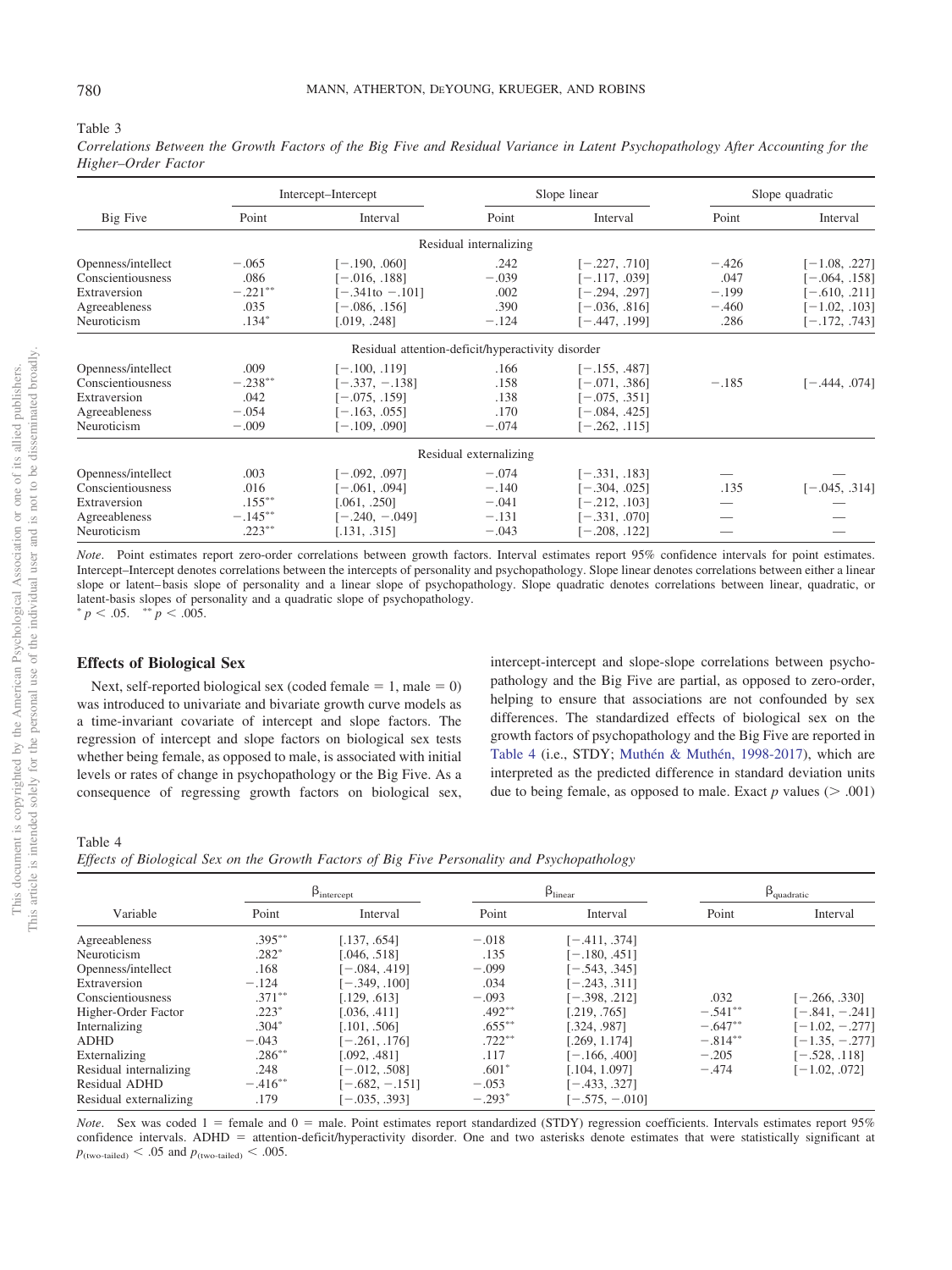are reported in the text, which represent that probability of the observed sex difference assuming the null hypothesis is true (i.e., there is no difference between females and males).

With respect to psychopathology, biological sex was a relatively strong predictor of initial levels and rates of change in adolescence. For example, being female was associated with higher-initial levels of internalizing ( $p = .004$ ) and externalizing ( $p = .005$ ). Being female was also associated with rates of change in internalizing  $(p_{\text{linear}} \leq .001; p_{\text{quadratic}} \leq .001)$ , ADHD  $(p_{\text{linear}} = .001;$  $p_{\text{quadratic}} < .001$ ), and higher order psychopathology ( $p_{\text{linear}} =$ .001;  $p_{\text{quadratic}} < .001$ ). On the other hand, biological sex was not significantly associated with initial levels of ADHD and higher order psychopathology or changes in externalizing. After accounting for the higher order factor of psychopathology, biological sex was neither a significant predictor of initial levels of residual internalizing and externalizing nor rates of change in residual internalizing and externalizing. However, biological sex was a significant predictor of initial levels of residual ADHD ( $p = .002$ ), but not a significant predictor of rates of change in residual ADHD.

With respect to the Big Five, being female was associated with higher initial levels of agreeableness  $(p = .003)$  and higher initial levels of conscientiousness at age 12 ( $p = .002$ ). Despite the fact that biological sex was associated with initial levels and rates of change in dimensions of psychopathology and personality, the intercept-intercept and slope-slope associations that were estimated in bivariate growth models remained largely unchanged after including biological sex as a covariate of growth factors. However, there was one exception. The slopeslope association between neuroticism and the higher order factor was similar in magnitude (.251 vs. .288), but only marginally significant after accounting for the effects of biological sex on growth factors  $(r_{\text{linear-linear}} = .251$  [.056 to .446],  $p =$ .013;  $r_{\text{linear-quadratic}} = -.283 [-0.497, -.069], p = .011$ . A comprehensive comparison of zero-order and partial correlations between growth factors (controlling for biological sex) are reported in the [online supplemental materials.](http://dx.doi.org/10.1037/abn0000633.supp)

# **Discussion**

# **Structure of Common Mental Disorders in Mexican-Origin Youth**

The results of the present study demonstrate longitudinal invariance of a hierarchical structure of common mental disorders in Mexican-origin youth from age 11 to 17. This implies that patterns of comorbidity among symptoms of common mental disorders remain largely unchanged from 11 to 17 years old. As minimizing the severity and prevalence of co-occurring symptoms is often the target of clinical interventions, the present study suggests that these targets remain relatively unchanged for Mexican-origin youth from late childhood through adolescence. On the other hand, results also suggest that the boundaries between ADHD-related symptoms and externalizing problems are not clearly defined at age 10, such that attention-related symptoms of ADHD are just as closely related to the symptoms of externalizing disorders than hyperactivity-related symptoms of ADHD. In other words, results suggest that the differentiation of ADHD symptoms from the co-occurrence of other externalizing problems is not clear at age

10 but emerges more clearly in adolescence. As a consequence, clinicians should recognize that the differential expression of ADHD from externalizing may not be clear in younger children but, rather, should emerge as individuals develop from late childhood through adolescence.

With initiation of substance use in adolescence, one might predict a subsequent change in patterns of symptom expression and comorbidity [\(Carragher et al., 2015\)](#page-15-0). In the current study, at age 12 and 13 less than 1% and 2% of youth reported marijuana use problems, compared with 10% by age 17, approximating the prevalence rate of substance use disorders among adolescents in the United States  $(-11\%;$  [Merikangas et al., 2010\)](#page-17-25). Thus, reflecting the heterotypic continuity of externalizing psychopathology, symptoms of marijuana use problems were included as an indicator of externalizing psychopathology from age 14 to 17, but not from age 10 to 13. The finding of partial longitudinal invariance, therefore, may be considered especially striking given the emergence of this novel source of variation in adolescent symptomatology. Nevertheless, results suggest that, before and after the emergence of marijuana use problems, the patterns of comorbidity among the symptoms of other psychiatric disorders persist. Therefore, whether marijuana use contributes to, exacerbates, or covaries with other psychiatric symptoms, the emergence of such problems in adolescence does not seem to have a large impact on transdiagnostic patterns of comorbidity, that is, at least among the symptoms of common mental disorders that were measured in the current study.

Similar to previous studies of the hierarchical structure of psychopathology, three latent factors were needed to account for patterns of comorbidity among symptoms of psychiatric disorders, including internalizing, externalizing, and ADHD-related factors. In addition, these factors were moderately to-highly correlated, such that much of the common variance among these dimensions of psychopathology were explained by a general high-order factor. These results demonstrate that patterns of comorbidity for Mexican-origin youth in the United States do not differ profoundly from the patterns of comorbidity that have been observed in other racial/ethnic groups.

However, it should be noted that a bifactor model, which has been used in previous studies to model the hierarchical structure of psychopathology, yielded inadmissible estimates in cross-sectional models (i.e., Heywood cases). This finding may be interpreted in at least two ways. Note that the bifactor model is highly complex and estimates almost as many parameters as an exploratory factor analysis model. Consequently, combined with the statistical reservations that were previously discussed, one may conclude that the exploratory nature of the bifactor model capitalized on sampling variability and overfit the data, yielding results that are difficult to interpret. On the other hand, one might argue that the Heywood cases produced by the bifactor model, specifically negative residual variances, indicate that after the bifactor accounted for shared variance among symptoms of common mental disorders, distinct dimensions of covariations were less pronounced for Mexican-origin youth, compared with other racial/ethnic groups. However, drawing conclusions from models that yield estimates that, by definition, cannot correspond with reality should be considered dubious and warrants caution. Studies of the hierarchical structure of psychopathology should focus not only on model comparisons using fit statistics to determine the best-fitting hierarchical model, but also on the comparative interpretability of estimated parameters.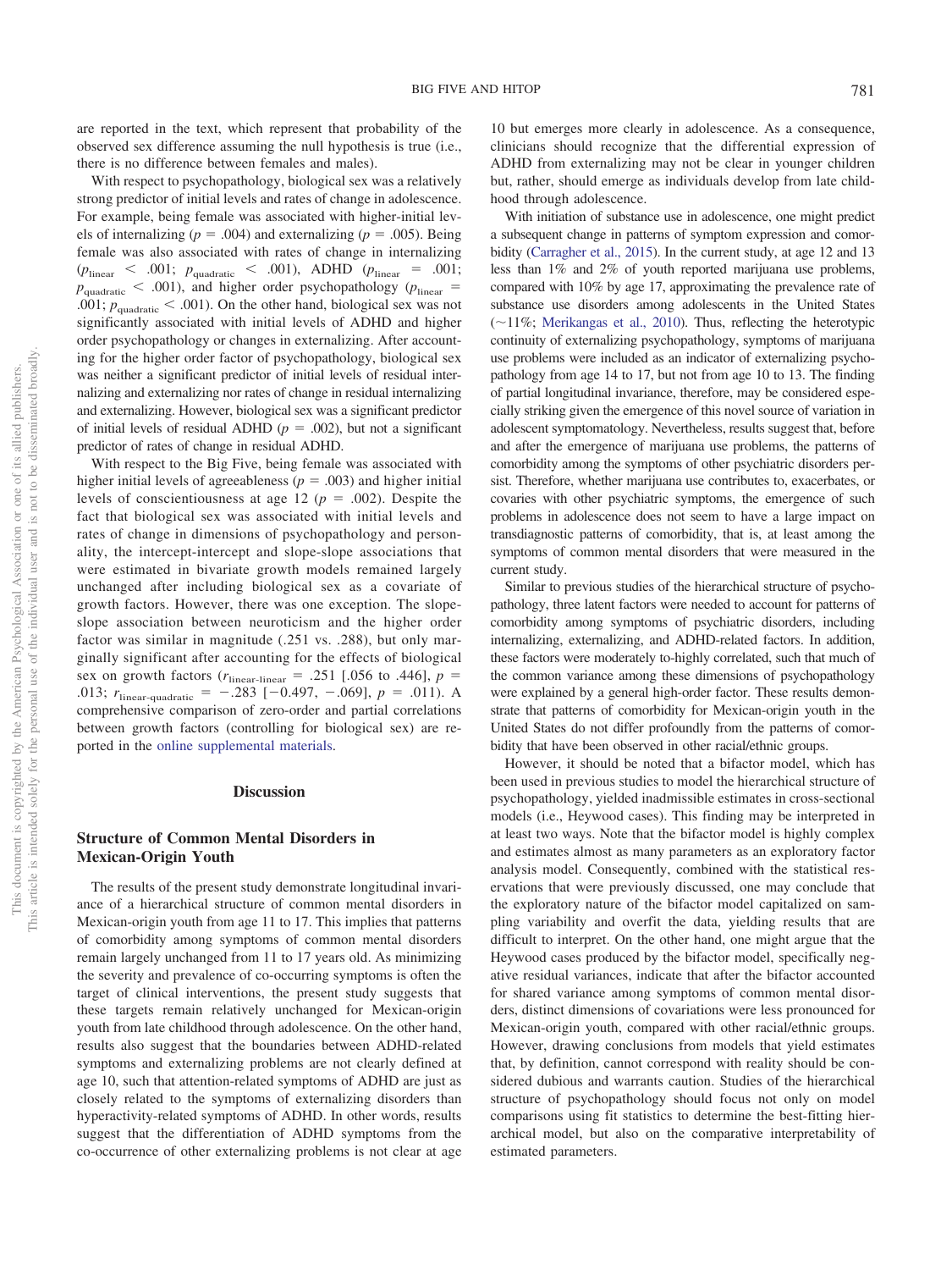# **Developmental Trajectories of Psychopathology and Personality**

Results of the present study also shed light on divergent developmental trajectories of common mental disorders at varying levels of generality and specificity in a hierarchical structure of psychopathology. Internalizing psychopathology decreased from age 12 to 17, and ADHD and externalizing psychopathology increased slightly from age 12 to 14 before decreasing. Finally, a higher order factor of psychopathology showed no mean change from age 12 to 13 before decreasing to age 17. After accounting for a higher order factor, which captures the general tendency for dimensions of psychopathology to correlate, internalizing psychopathology decreased slightly from age 12 to 15 years, before beginning to stabilize from 15 to 17 years. On average, there was little change in ADHD-related psychopathology after accounting for the higher order factor, but mean-levels decreased very slightly from age 12 to 17 years. Finally, residual externalizing psychopathology that was independent from the higher order factor was predicted to increase slightly from age 12 to 17 years.

These results highlight the value of disentangling overlapping from unique sources of variation when modeling the development of psychopathology. Without accounting for the higher order factor, the developmental trajectories of internalizing, externalizing, and ADHD-related psychopathology closely mirrored one another, as well as the developmental trajectory of the higher order factor. This is due, in part, to the strong degree of overlap between factors of psychopathology, which can be gleaned from the high factor loadings on the general higher order factor. After accounting for the general factor, the residual or unique components of subordinate factors exhibited only slight change but greater developmental divergence across adolescence.

The present study documented interindividual differences in rates of change in psychopathology. However, compared with the amount of variation in initial levels of psychopathology at age 12, average change in psychopathology was small in magnitude from age 12 to 17, regardless of the level of the hierarchy or dimension of psychopathology in question. This finding is consistent with the relatively high rank-order stability of the high-order factor observed in the present study. Taken together, these results imply that although psychopathology changes for some adolescents from age 12 to 17, on average, these changes are relatively small compared with the differences in psychopathology that exist between adolescents at age 12, such that the rank-order of individuals experiencing symptoms across diagnostic categories remains relatively stable. Similarly, the developmental trajectories of the Big Five personality traits were largely stable across adolescence, such that the Big Five exhibited very little mean-level change. However, similarly to psychopathology, there was variation in initial levels and rates of change for the Big Five. This indicates that youth not only exhibit differences in the Big Five at 12 years of age but also differences in rates of change during adolescence.

# **Developmental Co-Occurrence of Psychopathology and Personality**

The general patterns of associations between initial levels of Big Five traits and initial levels of psychopathology at age 12 were largely consistent with previous studies [\(Malouff et al., 2005\)](#page-17-5). For

example, previous studies have found that neuroticism is a robust correlate of psychopathology, including internalizing and externalizing in childhood [\(Malouff et al., 2005\)](#page-17-5), whereas openness/intellect is unrelated to psychopathology, other than disorders involving mania [\(Barnett et al., 2011;](#page-15-8) [Tackett et al., 2008\)](#page-18-11). In the present study, openness/intellect was not significantly associated with initial levels or rates of change in psychopathology, but initial levels of neuroticism at age 12 were positively associated with initial levels of internalizing, externalizing, ADHD, and the higher order factor of psychopathology. The negative correlations between conscientiousness and agreeableness with initial levels of psychopathology were also consistent with the results of previous studies [\(Malouff et al., 2005\)](#page-17-5). After accounting for the higher order factor, initial levels of conscientiousness were negatively correlated with ADHD, while initial levels of agreeableness were negatively correlated with externalizing. Controlling for the higher order factor, neuroticism was positively correlated with internalizing and externalizing factors, while extraversion was positively and negatively correlated with externalizing and internalizing, respectively.

Neuroticism was the strongest correlate of all dimensions of psychopathology, except for the residual ADHD factor when controlling for the higher order factor. Moreover, rates of change in neuroticism were correlated with rates of change in ADHD, externalizing, and the general higher order factor. These findings support and extend previous work that has conceptualized neuroticism as a prominent risk factors for psychopathology [\(Brandes et](#page-15-3) [al., 2019;](#page-15-3) [Tackett et al., 2012\)](#page-18-0). Thus, not only is neuroticism a relatively stable risk factor for psychopathology, partly undergirded by genetic factors [\(Tackett et al., 2013\)](#page-18-26), but it is also a developmental risk factor, as changes in neuroticism dovetailed with changes in psychopathology from late childhood through adolescence.

Even though the present study recruited non-WEIRD participants, specifically a sample of Mexican-origin youth from predominately low-income families, results of the current study provide evidence that many of the associations that exist between normal-range personality traits and dimensions of psychopathology are largely consistent with other populations. However, one exception is the relation between extraversion and psychopathology. In the current study, the correlation between initial levels of extraversion and initial levels of externalizing was positive and approached a conservative threshold for statistical significance, and changes in extraversion were associated with rates of change in externalizing. Whereas in a previous meta-analysis, the concurrent association between extraversion and childhood externalizing was positive, but not significantly different than zero [\(Malouff et](#page-17-5) [al., 2005\)](#page-17-5). Future studies should test whether these associations replicate and, if so, test potential mediators that may explain this cultural difference in relations between personality and psychopathology.

Changes in extraversion were associated with changes in externalizing and the higher order factor of psychopathology. In addition, changes in neuroticism were associated with changes in the higher order factor of psychopathology, such that adolescents who decreased more rapidly in neuroticism from age 12 to 17 tended to decrease more rapidly in the general higher order factor. Put differently, adolescents who showed greater decreases in neuroticism tended to show steeper arch-shaped trajectories of higher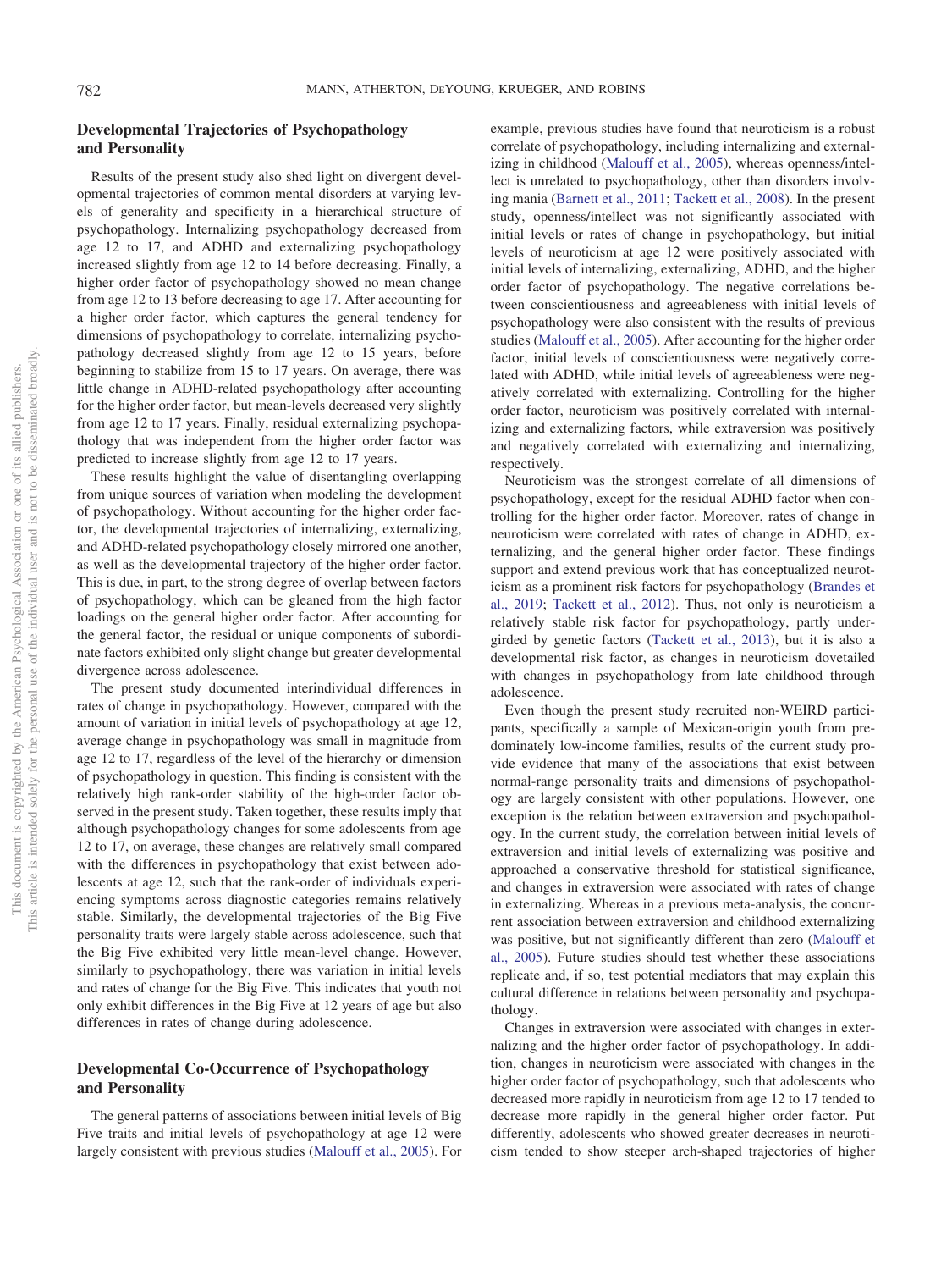order psychopathology. However, for neuroticism, the extension of this protective association to more specific first-order factors of psychopathology should be interpreted with caution, as neither linear nor quadratic slopes met a conservative threshold for statistical significance. Consequently, results of the present study suggest that levels of neuroticism in late childhood and change in neuroticism from late childhood through adolescence may be considered markers of general psychopathology.

Compared with a previous study of the developmental dynamics of personality and psychopathology in adults [\(Wright, Hopwood,](#page-18-27) [& Zanarini, 2015\)](#page-18-27), the strength of associations between personality and psychopathology documented in the present study are comparatively small. There are many possible explanations for these differences in effect size, including differences in the measurement of personality and psychopathology (e.g., common mental disorders vs. borderline personality pathology; cf. [Wright et al., 2015\)](#page-18-27), as well as cultural and socioeconomic differences. There is also evidence that the magnitude of individual differences in personality increases across development, such that children become less alike as they progress through adolescences [\(Mõttus et al., 2019;](#page-17-26) [Mõttus, Soto, & Slobodskaya, 2017\)](#page-17-27). All else being equal, as the homogeneity of a variable increases, the magnitude of its correlation with another variable decreases [\(Bates, Zhang, Dufek, &](#page-15-19) [Chen, 1996\)](#page-15-19). This is why it is important for researchers to avoid range restriction to ensure sufficient heterogeneity when estimating correlations [\(Bland & Altman, 2011\)](#page-15-20). Consequently, it seems likely that these differences in effect size are do, at least partly, to differences in variance that exist for personality at different times across the life span.

# **Effects of Biological Sex**

Consistent with previous studies, females exhibited higher initial levels of internalizing psychopathology compared with males, as well as higher initial levels of agreeableness and conscientiousness. However, in the present study, females also had higher levels of externalizing psychopathology, which stands in contrast to studies that have reported higher levels of externalizing disorders in males [\(Newman et al., 1996\)](#page-17-13). An examination of sex differences in observed symptom-counts (see [Table S5](http://dx.doi.org/10.1037/abn0000633.supp) in the online supplemental materials) suggests that, in the current study, the latent sex difference in levels of externalizing were likely undergirded by the emotion-dysregulation and defiance-related facets of oppositional defiance disorder. Compared to males, females had higher levels of defiance-related symptoms at age 13 and 14 and marginally higher defiance-related symptoms at age 12, 15, and 17. Females also had higher levels of emotion-dysregulation from ages 13 to 17, and marginally higher levels at age 11.

Although these sex differences may come as a surprise, a recent meta-analysis of sex differences in emotion expression found that boys expressed more externalizing emotions than girls in early and middle childhood, but girls expressed more externalizing emotions than boys in adolescence [\(Chaplin & Aldao, 2013\)](#page-15-21). A metaanalysis of ODD in middle childhood (age 6 to 13) also found that the prevalence of ODD symptoms was higher in males than females, but only in Western cultures [\(Demmer, Hooley, Sheen,](#page-15-22) [McGillivray, & Lum, 2017\)](#page-15-22). In contrast to participants in the current study, samples from Western cultures usually do not include Mexican-origin youth. Thus, these meta-analyses may sug-

gest that the age and ethnic origin of participants played a role in what, at first glance, may seem to be a peculiar finding. Note, however, that the sources of sex differences in initial levels do not necessarily explain sex differences in within-individual changes. Therefore, future cross-cultural studies of developmental psychopathology stand to benefit from replicating and probing these findings further. Importantly, the links between personality traits and psychopathology that were observed in the present study remained largely unchanged after controlling for biological sex.

Nonetheless, after accounting for variation associated with biological sex, the slope-slope correlations between neuroticism and the higher order factor met only a traditional threshold for statistical significance (i.e.,  $p < .05$ ). However, in the present study, the estimated effect sizes of developmental links between the Big Five domains and dimensions of psychopathology were similar across different statistical approaches (i.e., CUFFs & FOCUS models and sensitivity analyses reported in [online supplemental materials\)](http://dx.doi.org/10.1037/abn0000633.supp) and after controlling for the effects of biological sex on initial levels and within-individual changes. Such dynamic links between variation in common personality traits and symptoms of psychiatric disorders is consistent with dimensional perspectives of psychopathology, which view psychiatric symptoms as dysfunction or problematic manifestations of otherwise healthy cognitions, emotions, and behaviors [\(Krueger & Tackett, 2003;](#page-16-9) [Miller et al., 2001\)](#page-17-4).

# **Limitations and Future Directions**

Relying on a brief measure of Big Five personality traits is one limitation of the present study. Although we found that extraversion and neuroticism were developmental correlates of a higher order factor of psychopathology, the present study does not shed light on whether changes in more specific facets of personality dovetail with changes in individual psychiatric disorders or a broad tendency to experience symptoms across multiple disorders. Although the present study analyzed developmental change from the end of childhood through late adolescence, which is a critical period of development for hormonal, neurobiological, and social change, future research should examine whether changes in extraversion and neuroticism are developmental correlates of psychopathology earlier and later in life. It also remains unknown whether the dynamic links between personality and higher order psychopathology will extend to clinical samples, where psychiatric symptoms are more frequent and have a greater impact on life functioning.

The current study also focused on the measurement of common mental disorders, previously classified as Axis I disorders, to the exclusion of personality disorders. It stands to reason that the developmental co-occurrence between normal-range personality and dimensions of psychopathology would be larger if those dimensions included individual differences in personality pathology. The current study also does not address occasion-to-occasion associations across domains of healthy and pathological functioning. With the assessment of comparable constructs, future studies stand to benefit from examining both associations between growth parameters, as well as the direct links across constructs over time. This may be achieved by estimating bivariate trait–state error models or using other comparable analytic techniques.

Despite these limitations, the present study contributes to research on the hierarchical taxonomy of psychopathology as well as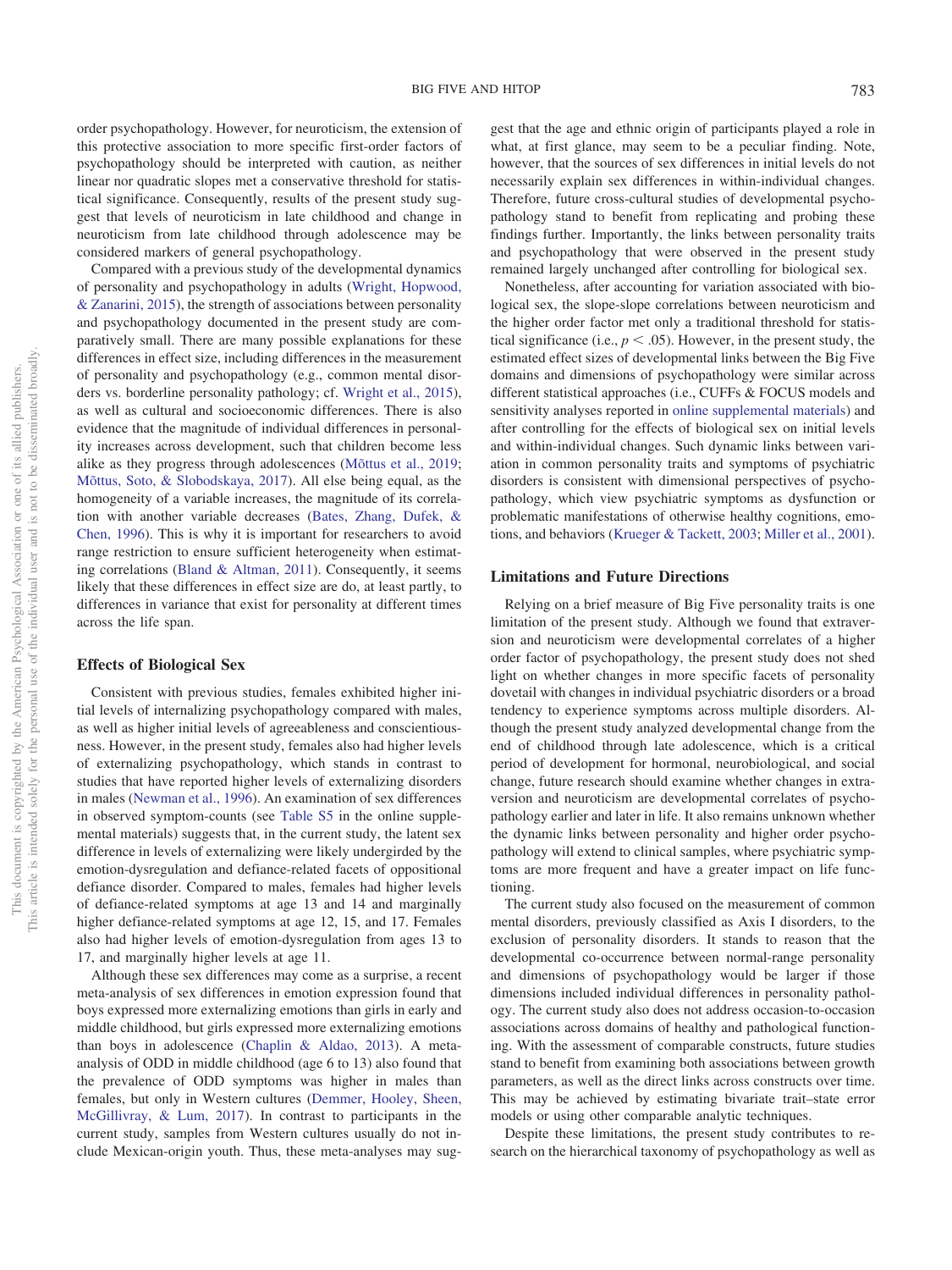the developmental dynamics of personality and psychopathology. Results indicate that a structure of common mental disorders within the hierarchical taxonomy of psychopathology extends to Mexican-origin youth and is largely invariant from late childhood through adolescence. Further, initial levels of conscientiousness and agreeableness were positively associated with lower initial levels of ADHD, externalizing, and a higher order factor of psychopathology. Higher initial levels of agreeableness were also associated with lower initial levels of internalizing psychopathology. Higher initial levels of neuroticism were associated with higher initial levels of internalizing, ADHD, externalizing, and a higher order factor of psychopathology. Changes in extraversion and neuroticism were associated with changes in a higher order factor of psychopathology. Extraversion was also a developmental correlate of externalizing psychopathology, and neuroticism was a developmental correlate of externalizing and ADHD psychopathology.

# **References**

- <span id="page-15-14"></span>American Psychiatric Association. (2000). *Diagnostic and statistical manual of mental disorders* (4th ed., Text Revision). Washington, DC: Author.
- <span id="page-15-9"></span>Atherton, O. E., Lawson, K. M., Ferrer, E., & Robins, R. W. (2020). The role of effortful control in the development of ADHD, ODD, and CD symptoms. *Journal of Personality and Social Psychology, 118,* 1226 – 1246. <http://dx.doi.org/10.1037/pspp0000243>
- <span id="page-15-8"></span>Barnett, J. H., Huang, J., Perlis, R. H., Young, M. M., Rosenbaum, J. F., Nierenberg, A. A., ... Smoller, J. W. (2011). Personality and bipolar disorder: Dissecting state and trait associations between mood and personality. *Psychological Medicine, 41,* 1593–1604. [http://dx.doi.org/](http://dx.doi.org/10.1017/S0033291710002333) [10.1017/S0033291710002333](http://dx.doi.org/10.1017/S0033291710002333)
- <span id="page-15-19"></span>Bates, B. T., Zhang, S., Dufek, J. S., & Chen, F. C. (1996). The effects of sample size and variability on the correlation coefficient. *Medicine and Science in Sports and Exercise, 28,* 386 –391. [http://dx.doi.org/10.1097/](http://dx.doi.org/10.1097/00005768-199603000-00015) [00005768-199603000-00015](http://dx.doi.org/10.1097/00005768-199603000-00015)
- <span id="page-15-18"></span>Beauducel, A., & Wittmann, W. W. (2005). Simulation study on fit indexes in CFA based on data with slightly distorted simple structure. *Structural Equation Modeling, 12,* 41–75. [http://dx.doi.org/10.1207/](http://dx.doi.org/10.1207/s15328007sem1201_3) [s15328007sem1201\\_3](http://dx.doi.org/10.1207/s15328007sem1201_3)
- <span id="page-15-17"></span>Benjamin, D. J., Berger, J. O., Johannesson, M., Nosek, B. A., Wagenmakers, E. J., Berk, R.,... Johnson, V. E. (2018). Redefine statistical significance. *Nature Human Behaviour, 2,* 6 –10. [http://dx.doi.org/10](http://dx.doi.org/10.1038/s41562-017-0189-z) [.1038/s41562-017-0189-z](http://dx.doi.org/10.1038/s41562-017-0189-z)
- <span id="page-15-20"></span>Bland, J. M., & Altman, D. G. (2011). Correlation in restricted ranges of data. *British Medical Journal, 342,* d556. [http://dx.doi.org/10.1136/bmj](http://dx.doi.org/10.1136/bmj.d556) [.d556](http://dx.doi.org/10.1136/bmj.d556)
- <span id="page-15-11"></span>Bongers, I. L., Koot, H. M., van der Ende, J., & Verhulst, F. C. (2004). Developmental trajectories of externalizing behaviors in childhood and adolescence. *Child Development, 75,* 1523–1537. [http://dx.doi.org/10](http://dx.doi.org/10.1111/j.1467-8624.2004.00755.x) [.1111/j.1467-8624.2004.00755.x](http://dx.doi.org/10.1111/j.1467-8624.2004.00755.x)
- <span id="page-15-3"></span>Brandes, C. M., Herzhoff, K., Smack, A. J., & Tackett, J. L. (2019). The p factor and the n factor: Associations between the general factors of psychopathology and neuroticism in children. *Clinical Psychological Science, 7,* 1266 –1284. <http://dx.doi.org/10.1177/2167702619859332>
- <span id="page-15-16"></span>Bravo, M., Woodbury-Fariña, M., Canino, G. J., & Rubio-Stipec, M. (1993). The Spanish translation and cultural adaptation of the Diagnostic Interview Schedule for Children (DISC) in Puerto Rico. *Culture, Medicine and Psychiatry, 17,* 329 –344. [http://dx.doi.org/10.1007/](http://dx.doi.org/10.1007/BF01380008) [BF01380008](http://dx.doi.org/10.1007/BF01380008)
- Browne, M. W., & Du Toit, S. H. (1992). Automated fitting of nonstandard models. *Multivariate Behavioral Research, 27,* 269 –300. [http://dx.doi](http://dx.doi.org/10.1207/s15327906mbr2702_13) [.org/10.1207/s15327906mbr2702\\_13](http://dx.doi.org/10.1207/s15327906mbr2702_13)
- Byrne, B. M., Shavelson, R. J., & Muthén, B. (1989). Testing for the equivalence of factor covariance and mean structures: The issue of partial measurement invariance. *Psychological Bulletin, 105,* 456 – 466. <http://dx.doi.org/10.1037/0033-2909.105.3.456>
- <span id="page-15-0"></span>Carragher, N., Krueger, R. F., Eaton, N. R., & Slade, T. (2015). Disorders without borders: Current and future directions in the meta-structure of mental disorders. *Social Psychiatry and Psychiatric Epidemiology, 50,* 339 –350. <http://dx.doi.org/10.1007/s00127-014-1004-z>
- <span id="page-15-2"></span>Carroll, J. B. (2003). The higher-stratum structure of cognitive abilities: Current evidence supports g and about ten broad factors. In H. Nyborg (Ed.), *The scientific study of general intelligence: Tribute to Arthur R. Jensen* (pp. 5–21). Oxford, UK: Elsevier Science/Pergamon Press. [http://](http://dx.doi.org/10.1016/B978-008043793-4/50036-2) [dx.doi.org/10.1016/B978-008043793-4/50036-2](http://dx.doi.org/10.1016/B978-008043793-4/50036-2)
- <span id="page-15-6"></span>Caspi, A., Houts, R. M., Belsky, D. W., Goldman-Mellor, S. J., Harrington, H., Israel, S.,... Moffitt, T. E. (2014). The p factor: One general psychopathology factor in the structure of psychiatric disorders? *Clinical Psychological Science, 2,* 119 –137. [http://dx.doi.org/10.1177/](http://dx.doi.org/10.1177/2167702613497473) [2167702613497473](http://dx.doi.org/10.1177/2167702613497473)
- <span id="page-15-4"></span>Castellanos-Ryan, N., Brière, F. N., O'Leary-Barrett, M., Banaschewski, T., Bokde, A., Bromberg, U., . . . the IMAGEN Consortium. (2016). The structure of psychopathology in adolescence and its common personality and cognitive correlates. *Journal of Abnormal Psychology, 125,* 1039 – 1052. <http://dx.doi.org/10.1037/abn0000193>
- <span id="page-15-1"></span>Chang, L., Connelly, B. S., & Geeza, A. A. (2012). Separating method factors and higher order traits of the Big Five: A meta-analytic multitrait-multimethod approach. *Journal of Personality and Social Psychology, 102,* 408 – 426. <http://dx.doi.org/10.1037/a0025559>
- <span id="page-15-21"></span>Chaplin, T. M., & Aldao, A. (2013). Gender differences in emotion expression in children: A meta-analytic review. *Psychological Bulletin, 139,* 735–765. <http://dx.doi.org/10.1037/a0030737>
- Chen, F. F. (2007). Sensitivity of goodness of fit indexes to lack of measurement invariance. *Structural Equation Modeling, 14,* 464 –504. <http://dx.doi.org/10.1080/10705510701301834>
- Cheung, G. W., & Rensvold, R. B. (2002). Evaluating goodness-of-fit indexes for testing measurement invariance. *Structural Equation Modeling, 9,* 233–255. [http://dx.doi.org/10.1207/S15328007SEM0902\\_5](http://dx.doi.org/10.1207/S15328007SEM0902_5)
- <span id="page-15-10"></span>Cicchetti, D., & Rogosch, F. A. (2002). A developmental psychopathology perspective on adolescence. *Journal of Consulting and Clinical Psychology, 70,* 6 –20. <http://dx.doi.org/10.1037/0022-006X.70.1.6>
- <span id="page-15-15"></span>Costello, E. J., Edelbrock, C. S., & Costello, A. J. (1985). Validity of the NIMH Diagnostic Interview Schedule for Children: A comparison between psychiatric and pediatric referrals. *Journal of Abnormal Child Psychology, 13,* 579 –595. <http://dx.doi.org/10.1007/BF00923143>
- <span id="page-15-12"></span>Costello, E. J., Mustillo, S., Erkanli, A., Keeler, G., & Angold, A. (2003). Prevalence and development of psychiatric disorders in childhood and adolescence. *Archives of General Psychiatry, 60,* 837– 844. [http://dx.doi](http://dx.doi.org/10.1001/archpsyc.60.8.837) [.org/10.1001/archpsyc.60.8.837](http://dx.doi.org/10.1001/archpsyc.60.8.837)
- <span id="page-15-5"></span>De Bolle, M., Beyers, W., De Clercq, B., & De Fruyt, F. (2012). General personality and psychopathology in referred and nonreferred children and adolescents: An investigation of continuity, pathoplasty, and complication models. *Journal of Abnormal Psychology, 121,* 958 –970. <http://dx.doi.org/10.1037/a0027742>
- <span id="page-15-7"></span>Decuyper, M., De Pauw, S., De Fruyt, F., De Bolle, M., & De Clercq, B. J. (2009). A meta-analysis of psychopathy-, antisocial PD-and FFM associations. *European Journal of Personality, 23,* 531–565. [http://dx.doi](http://dx.doi.org/10.1002/per.729) [.org/10.1002/per.729](http://dx.doi.org/10.1002/per.729)
- <span id="page-15-13"></span>Del Giudice, M., Booth, T., & Irwing, P. (2012). The distance between Mars and Venus: Measuring global sex differences in personality. *PLoS ONE, 7*(1), e29265. <http://dx.doi.org/10.1371/journal.pone.0029265>
- <span id="page-15-22"></span>Demmer, D. H., Hooley, M., Sheen, J., McGillivray, J. A., & Lum, J. A. (2017). Sex differences in the prevalence of oppositional defiant disorder during middle childhood: A meta-analysis. *Journal of Abnormal Child Psychology, 45,* 313–325. <http://dx.doi.org/10.1007/s10802-016-0170-8>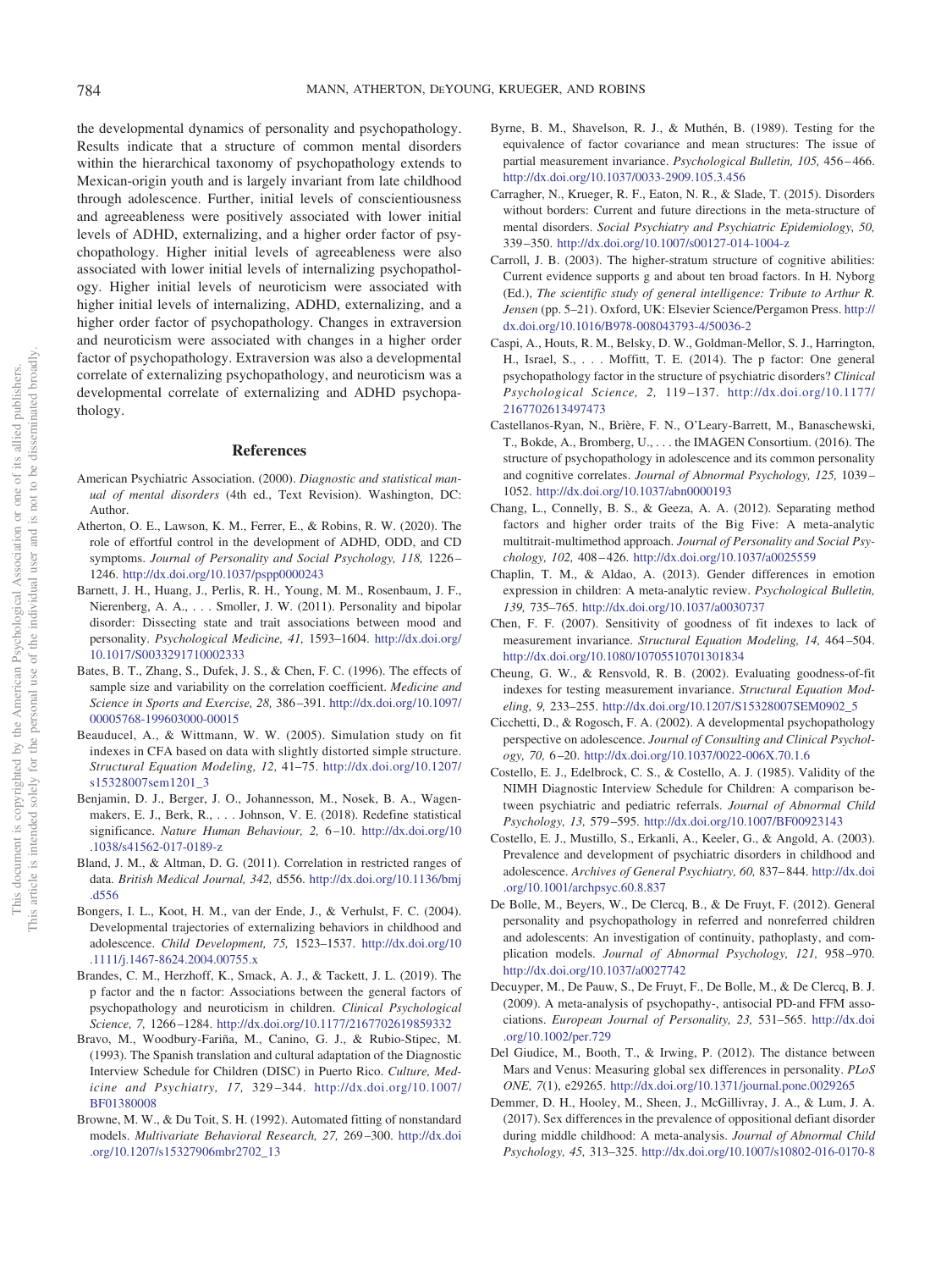- <span id="page-16-12"></span>De Pauw, S. S., & Mervielde, I. (2011). The role of temperament and personality in problem behaviors of children with ADHD. *Journal of Abnormal Child Psychology, 39,* 277–291. [http://dx.doi.org/10.1007/](http://dx.doi.org/10.1007/s10802-010-9459-1) [s10802-010-9459-1](http://dx.doi.org/10.1007/s10802-010-9459-1)
- <span id="page-16-13"></span>DeYoung, C. G. (2015). Openness/intellect: A dimension of personality reflecting cognitive exploration. In M. L. Cooper & R. J. Larsen (Eds.), *The APA handbook of personality and social psychology: Personality processes and individual differences* (Vol. 4, pp. 369 –399). Washington, DC: American Psychological Association. [http://dx.doi.org/10.1037/](http://dx.doi.org/10.1037/14343-017) [14343-017](http://dx.doi.org/10.1037/14343-017)
- <span id="page-16-2"></span>DeYoung, C. G., & Krueger, R. F. (2018). A cybernetic theory of psychopathology. *Psychological Inquiry, 29,* 117–138. [http://dx.doi.org/10](http://dx.doi.org/10.1080/1047840X.2018.1513680) [.1080/1047840X.2018.1513680](http://dx.doi.org/10.1080/1047840X.2018.1513680)
- <span id="page-16-23"></span>Ehrhart, M. G., Ehrhart, K. H., Roesch, S. C., Chung-Herrera, B. G., Nadler, K., & Bradshaw, K. (2009). Testing the latent factor structure and construct validity of the Ten-Item Personality Inventory. *Personality and Individual Differences, 47,* 900 –905. [http://dx.doi.org/10.1016/j](http://dx.doi.org/10.1016/j.paid.2009.07.012) [.paid.2009.07.012](http://dx.doi.org/10.1016/j.paid.2009.07.012)
- <span id="page-16-25"></span>Falconer, D. S. (1965). The inheritance of liability to certain diseases, estimated from the incidence among relatives. *Annals of Human Genetics, 29,* 51–76. <http://dx.doi.org/10.1111/j.1469-1809.1965.tb00500.x>
- <span id="page-16-26"></span>Flora, D. B., & Curran, P. J. (2004). An empirical evaluation of alternative methods of estimation for confirmatory factor analysis with ordinal data. *Psychological Methods, 9,* 466 – 491. [http://dx.doi.org/10.1037/1082-](http://dx.doi.org/10.1037/1082-989X.9.4.466) [989X.9.4.466](http://dx.doi.org/10.1037/1082-989X.9.4.466)
- <span id="page-16-22"></span>Gosling, S. D., Rentfrow, P. J., & Swann, W. B., Jr. (2003). A very brief measure of the Big-Five personality domains. *Journal of Research in Personality, 37,* 504 –528. [http://dx.doi.org/10.1016/S0092-6566](http://dx.doi.org/10.1016/S0092-6566%2803%2900046-1) [\(03\)00046-1](http://dx.doi.org/10.1016/S0092-6566%2803%2900046-1)
- <span id="page-16-28"></span>Greene, A. L., Eaton, N. R., Li, K., Forbes, M. K., Krueger, R. F., Markon, K. E., . . . Kotov, R. (2019). Are fit indices used to test psychopathology structure biased? A simulation study. *Journal of Abnormal Psychology, 128,* 740 –764. <http://dx.doi.org/10.1037/abn0000434>
- <span id="page-16-14"></span>Griffith, J. W., Zinbarg, R. E., Craske, M. G., Mineka, S., Rose, R. D., Waters, A. M., & Sutton, J. M. (2010). Neuroticism as a common dimension in the internalizing disorders. *Psychological Medicine, 40,* 1125–1136. <http://dx.doi.org/10.1017/S0033291709991449>
- <span id="page-16-19"></span>Hall, G. C. N., Bansal, A., & Lopez, I. R. (1999). Ethnicity and psychopathology: A meta-analytic review of 31 years of comparative MMPI/ MMPI-2 research. *Psychological Assessment, 11,* 186 –197. [http://dx.doi](http://dx.doi.org/10.1037/1040-3590.11.2.186) [.org/10.1037/1040-3590.11.2.186](http://dx.doi.org/10.1037/1040-3590.11.2.186)
- <span id="page-16-4"></span>Harden, K. P., Engelhardt, L. E., Mann, F. D., Patterson, M. W., Grotzinger, A. D., Savicki, S. L.,... Tucker-Drob, E. M. (2019). Genetic associations between executive functions and a general factor of pychopathology. *Journal of the American Academy of Child & Adolescent Psychiatry*. Advance online publication. [http://dx.doi.org/10.1016/j.jaac](http://dx.doi.org/10.1016/j.jaac.2019.05.006) [.2019.05.006](http://dx.doi.org/10.1016/j.jaac.2019.05.006)
- <span id="page-16-15"></span>Harden, K. P., & Tucker-Drob, E. M. (2011). Individual differences in the development of sensation seeking and impulsivity during adolescence: Further evidence for a dual systems model. *Developmental Psychology, 47,* 739 –746. <http://dx.doi.org/10.1037/a0023279>
- <span id="page-16-17"></span>Henrich, J., Heine, S. J., & Norenzayan, A. (2010). Most people are not WEIRD. *Nature, 466,* 29. <http://dx.doi.org/10.1038/466029a>
- Hildebrandt, A., Wilhelm, O., & Robitzsch, A. (2009). Complementary and competing factor analytic approaches for the investigation of measurement invariance. *Review of Psychology, 16,* 87–102. Retrieved from <https://hrcak.srce.hr/70641>
- <span id="page-16-29"></span>Hu, L. T., & Bentler, P. M. (1999). Cutoff criteria for fit indexes in covariance structure analysis: Conventional criteria versus new alternatives. *Structural Equation Modeling, 6,* 1–55. [http://dx.doi.org/10.1080/](http://dx.doi.org/10.1080/10705519909540118) [10705519909540118](http://dx.doi.org/10.1080/10705519909540118)
- <span id="page-16-27"></span>Ioannidis, J. P. A. (2018). The proposal to lower p value thresholds to. 005. *Journal of the American Medical Association, 319,* 1429 –1430. [http://](http://dx.doi.org/10.1001/jama.2018.1536) [dx.doi.org/10.1001/jama.2018.1536](http://dx.doi.org/10.1001/jama.2018.1536)
- <span id="page-16-16"></span>Jeronimus, B. F., Kotov, R., Riese, H., & Ormel, J. (2016). Neuroticism's prospective association with mental disorders halves after adjustment for baseline symptoms and psychiatric history, but the adjusted association hardly decays with time: A meta-analysis on 59 longitudinal/prospective studies with 443 313 participants. *Psychological Medicine, 46,* 2883– 2906. <http://dx.doi.org/10.1017/S0033291716001653>
- <span id="page-16-10"></span>John, O. P., Naumann, L. P., & Soto, C. J. (2008). Paradigm shift to the integrative Big Five trait taxonomy: History, measurement, and conceptual issues. In O. P. John, R. W. Robins, & L. A. Pervin (Eds.), *Handbook of personality: Theory and research* (3rd ed., pp. 114-158). New York, NY: Guilford Press. Retrieved from [https://psycnet.apa.org/](https://psycnet.apa.org/record/2008-11667-004) [record/2008-11667-004](https://psycnet.apa.org/record/2008-11667-004)
- <span id="page-16-18"></span>Jones, D. (2010). Psychology. A WEIRD view of human nature skews psychologists' studies. *Science, 328,* 1627. [http://dx.doi.org/10.1126/](http://dx.doi.org/10.1126/science.328.5986.1627) [science.328.5986.1627](http://dx.doi.org/10.1126/science.328.5986.1627)
- <span id="page-16-20"></span>Kagan, J. (1980). Perspectives on continuity. In O. G. Brim, Jr., & J. Kagan (Eds.), *Constancy and change in human development* (pp. 26-74). Cambridge, MA: Harvard University Press.
- <span id="page-16-21"></span>Kessler, R. C., McGonagle, K. A., Zhao, S., Nelson, C. B., Hughes, M., Eshleman, S.,... Kendler, K. S. (1994). Lifetime and 12-month prevalence of *DSM–III–R* psychiatric disorders in the United States. Results from the National Comorbidity Survey. *Archives of General Psychiatry, 51,* 8 –19. [http://dx.doi.org/10.1001/archpsyc.1994](http://dx.doi.org/10.1001/archpsyc.1994.03950010008002) [.03950010008002](http://dx.doi.org/10.1001/archpsyc.1994.03950010008002)
- <span id="page-16-1"></span>Kim, H., & Eaton, N. R. (2015). The hierarchical structure of common mental disorders: Connecting multiple levels of comorbidity, bifactor models, and predictive validity. *Journal of Abnormal Psychology, 124,* 1064 –1078. <http://dx.doi.org/10.1037/abn0000113>
- <span id="page-16-24"></span>Kline, P. (1986). *A handbook of test construction: Introduction to psychometric design*. Methuen, MA: Routledge.
- <span id="page-16-11"></span>Kotov, R., Gamez, W., Schmidt, F., & Watson, D. (2010). Linking "big" personality traits to anxiety, depressive, and substance use disorders: A meta-analysis. *Psychological Bulletin, 136,* 768 – 821. [http://dx.doi.org/](http://dx.doi.org/10.1037/a0020327) [10.1037/a0020327](http://dx.doi.org/10.1037/a0020327)
- <span id="page-16-3"></span>Kotov, R., Krueger, R. F., Watson, D., Achenbach, T. M., Althoff, R. R., Bagby, R. M.,... Zimmerman, M. (2017). The hierarchical taxonomy of psychopathology (HiTOP): A dimensional alternative to traditional nosologies. *Journal of Abnormal Psychology, 126,* 454 – 477. [http://dx](http://dx.doi.org/10.1037/abn0000258) [.doi.org/10.1037/abn0000258](http://dx.doi.org/10.1037/abn0000258)
- <span id="page-16-8"></span>Kotov, R., Ruggero, C. J., Krueger, R. F., Watson, D., Yuan, Q., & Zimmerman, M. (2011). New dimensions in the quantitative classification of mental illness. *Archives of General Psychiatry, 68,* 1003–1011. <http://dx.doi.org/10.1001/archgenpsychiatry.2011.107>
- <span id="page-16-6"></span>Krueger, R. F. (1999). The structure of common mental disorders. *Archives of General Psychiatry, 56,* 921–926. [http://dx.doi.org/10.1001/archpsyc](http://dx.doi.org/10.1001/archpsyc.56.10.921) [.56.10.921](http://dx.doi.org/10.1001/archpsyc.56.10.921)
- <span id="page-16-9"></span>Krueger, R. F., & Tackett, J. L. (2003). Personality and psychopathology: Working toward the bigger picture. *Journal of Personality Disorders, 17,* 109 –128. <http://dx.doi.org/10.1521/pedi.17.2.109.23986>
- <span id="page-16-0"></span>Lahey, B. B., Krueger, R. F., Rathouz, P. J., Waldman, I. D., & Zald, D. H. (2017). A hierarchical causal taxonomy of psychopathology across the life span. *Psychological Bulletin, 143,* 142–186. [http://dx.doi.org/10](http://dx.doi.org/10.1037/bul0000069) [.1037/bul0000069](http://dx.doi.org/10.1037/bul0000069)
- <span id="page-16-5"></span>Lahey, B. B., Rathouz, P. J., Keenan, K., Stepp, S. D., Loeber, R., & Hipwell, A. E. (2015). Criterion validity of the general factor of psychopathology in a prospective study of girls. *Journal of Child Psychology and Psychiatry, and Allied Disciplines, 56,* 415– 422. [http://dx.doi](http://dx.doi.org/10.1111/jcpp.12300) [.org/10.1111/jcpp.12300](http://dx.doi.org/10.1111/jcpp.12300)
- <span id="page-16-7"></span>Lahey, B. B., Rathouz, P. J., Van Hulle, C., Urbano, R. C., Krueger, R. F., Applegate, B.,... Waldman, I. D. (2008). Testing structural models of *DSM–IV* symptoms of common forms of child and adolescent psychopathology. *Journal of Abnormal Child Psychology, 36,* 187–206. [http://](http://dx.doi.org/10.1007/s10802-007-9169-5) [dx.doi.org/10.1007/s10802-007-9169-5](http://dx.doi.org/10.1007/s10802-007-9169-5)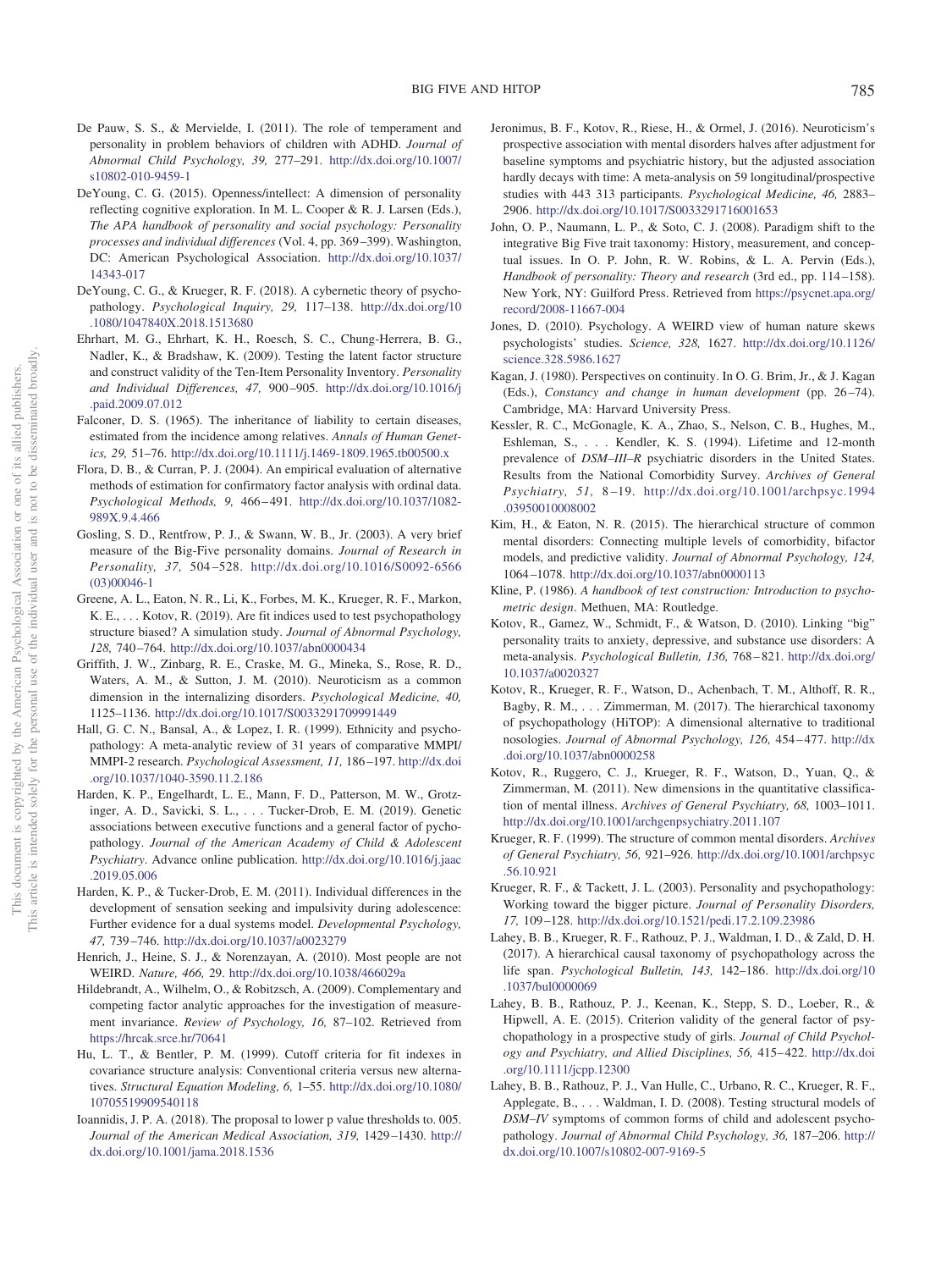- <span id="page-17-5"></span>Malouff, J. M., Thorsteinsson, E. B., & Schutte, N. S. (2005). The relationship between the five-factor model of personality and symptoms of clinical disorders: A meta-analysis. *Journal of Psychopathology and Behavioral Assessment, 27,* 101–114. [http://dx.doi.org/10.1007/s10862-](http://dx.doi.org/10.1007/s10862-005-5384-y) [005-5384-y](http://dx.doi.org/10.1007/s10862-005-5384-y)
- <span id="page-17-9"></span>Mann, F. D. L., Paul, S., Tackett, J. L., Tucker-Drob, E. M., & Harden, K. P. (2018). Personality risk for antisocial behavior: Testing the intersections between callous-unemotional traits, sensation seeking, and impulse control in adolescence. *Development and Psychopathology, 30,* 267–282. <http://dx.doi.org/10.1017/S095457941700061X>
- <span id="page-17-2"></span>Markon, K. E. (2010). Modeling psychopathology structure: A symptomlevel analysis of Axis I and II disorders. *Psychological Medicine, 40,* 273–288. <http://dx.doi.org/10.1017/S0033291709990183>
- <span id="page-17-20"></span>Markon, K. E. (2019). Bifactor and hierarchical models: Specification, inference, and interpretation. *Annual Review of Clinical Psychology, 15,* 51– 69. <http://dx.doi.org/10.1146/annurev-clinpsy-050718-095522>
- Markus, K. A. (2019, December 13). *Re: Configural invariance bad model fit* [SEMNET comment]. Retrieved from [https://listserv.ua.edu/](https://listserv.ua.edu/cgi-bin/wa?A2=ind1912&L=SEMNET&X=EBBF748C8CB7746D5E&P=79123) cgi-bin/wa?A2=ind1912&L=SEMNET&X=[EBBF748C8CB7746](https://listserv.ua.edu/cgi-bin/wa?A2=ind1912&L=SEMNET&X=EBBF748C8CB7746D5E&P=79123) [D5E&P](https://listserv.ua.edu/cgi-bin/wa?A2=ind1912&L=SEMNET&X=EBBF748C8CB7746D5E&P=79123)=79123
- <span id="page-17-24"></span>McArdle, J. J. (1988). Dynamic but structural equation modeling of repeated measures data. In J. R. Nesselroade & R. B. Cattell (Eds.), Handbook of multivariate experimental psychology (pp. 561-614). Boston, MA: Springer. [http://dx.doi.org/10.1007/978-1-4613-0893-5\\_17](http://dx.doi.org/10.1007/978-1-4613-0893-5_17)
- <span id="page-17-12"></span>McLean, C. P., Asnaani, A., Litz, B. T., & Hofmann, S. G. (2011). Gender differences in anxiety disorders: Prevalence, course of illness, comorbidity and burden of illness. *Journal of Psychiatric Research, 45,* 1027– 1035. <http://dx.doi.org/10.1016/j.jpsychires.2011.03.006>
- <span id="page-17-25"></span>Merikangas, K. R., He, J. P., Burstein, M., Swanson, S. A., Avenevoli, S., Cui, L.,... Swendsen, J. (2010). Lifetime prevalence of mental disorders in U.S. adolescents: Results from the National Comorbidity Survey Replication—Adolescent Supplement (NCS-A). *Journal of the American Academy of Child & Adolescent Psychiatry, 49,* 980 –989. [http://dx](http://dx.doi.org/10.1016/j.jaac.2010.05.017) [.doi.org/10.1016/j.jaac.2010.05.017](http://dx.doi.org/10.1016/j.jaac.2010.05.017)
- <span id="page-17-7"></span>Miller, C. J., Miller, S. R., Newcorn, J. H., & Halperin, J. M. (2008). Personality characteristics associated with persistent ADHD in late adolescence. *Journal of Abnormal Child Psychology, 36,* 165–173. <http://dx.doi.org/10.1007/s10802-007-9167-7>
- <span id="page-17-4"></span>Miller, J. D., Lyman, D. R., Widiger, T. A., & Leukefeld, C. (2001). Personality disorders as extreme variants of common personality dimensions: Can the five-factor model adequately represent psychopathy? *Journal of Personality, 69,* 253–276. [http://dx.doi.org/10.1111/1467-](http://dx.doi.org/10.1111/1467-6494.00144) [6494.00144](http://dx.doi.org/10.1111/1467-6494.00144)
- <span id="page-17-22"></span>Morgan, G. B., Hodge, K. J., Wells, K. E., & Watkins, M. W. (2015). Are fit indices biased in favor of bi-factor models in cognitive ability research? A comparison of fit in correlated factors, higher order, and bi-factor models via Monte Carlo simulations. *Journal of Intelligence, 3,* 2–20. <http://dx.doi.org/10.3390/jintelligence3010002>
- <span id="page-17-26"></span>Mõttus, R., Briley, D. A., Zheng, A., Mann, F. D., Engelhardt, L. E., Tackett, J. L.,... Tucker-Drob, E. M. (2019). Kids becoming less alike: A behavioral genetic analysis of developmental increases in personality variance from childhood to adolescence. *Journal of Personality and Social Psychology, 117,* 635– 658. [http://dx.doi.org/10.1037/](http://dx.doi.org/10.1037/pspp0000194) [pspp0000194](http://dx.doi.org/10.1037/pspp0000194)
- <span id="page-17-27"></span>Mõttus, R., Soto, C. J., & Slobodskaya, H. R. (2017). Are all kids alike? The magnitude of individual differences in personality characteristics tends to increase from early childhood to early adolescence. *European Journal of Personality, 31,* 313–328. <http://dx.doi.org/10.1002/per.2107>
- <span id="page-17-15"></span>Muck, P. M., Hell, B., & Gosling, S. D. (2007). Construct validation of a short five-factor model instrument. *European Journal of Psychological Assessment, 23,* 166 –175. <http://dx.doi.org/10.1027/1015-5759.23.3.166>
- <span id="page-17-1"></span>Murray, A. L., Eisner, M., & Ribeaud, D. (2016). The development of the general factor of psychopathology 'p factor' through childhood and

adolescence. *Journal of Abnormal Child Psychology, 44,* 1573–1586. <http://dx.doi.org/10.1007/s10802-016-0132-1>

- <span id="page-17-21"></span>Murray, A. L., & Johnson, W. (2013). The limitations of model fit in comparing the bi-factor versus higher order models of human cognitive ability structure. *Intelligence*, 41, 407-422. [http://dx.doi.org/10.1016/j](http://dx.doi.org/10.1016/j.intell.2013.06.004) [.intell.2013.06.004](http://dx.doi.org/10.1016/j.intell.2013.06.004)
- <span id="page-17-18"></span>Muthén, L. K., & Muthén, B. O. (1998 –2017). *Mplus. The comprehensive modeling program for applied researchers: User's guide*. Los Angeles, CA: Author.
- <span id="page-17-13"></span>Newman, D. L., Moffitt, T. E., Caspi, A., Magdol, L., Silva, P. A., & Stanton, W. R. (1996). Psychiatric disorder in a birth cohort of young adults: Prevalence, comorbidity, clinical significance, and new case incidence from ages 11 to 21. *Journal of Consulting and Clinical Psychology, 64,* 552–562. [http://dx.doi.org/10.1037/0022-006X.64.3](http://dx.doi.org/10.1037/0022-006X.64.3.552) [.552](http://dx.doi.org/10.1037/0022-006X.64.3.552)
- <span id="page-17-8"></span>Nigg, J., Blaskey, L., Huang-Pollock, C., & John, O. (2002). ADHD symptoms and personality traits: Is ADHD an extreme personality trait? *The ADHD Report, 10,* 6 –11. [http://dx.doi.org/10.1521/adhd.10.5.6](http://dx.doi.org/10.1521/adhd.10.5.6.20559) [.20559](http://dx.doi.org/10.1521/adhd.10.5.6.20559)
- <span id="page-17-0"></span>Olino, T. M., Dougherty, L. R., Bufferd, S. J., Carlson, G. A., & Klein, D. N. (2014). Testing models of psychopathology in preschool-aged children using a structured interview-based assessment. *Journal of Abnormal Child Psychology, 42,* 1201–1211. [http://dx.doi.org/10.1007/](http://dx.doi.org/10.1007/s10802-014-9865-x) [s10802-014-9865-x](http://dx.doi.org/10.1007/s10802-014-9865-x)
- <span id="page-17-11"></span>Paus, T., Keshavan, M., & Giedd, J. N. (2008). Why do many psychiatric disorders emerge during adolescence? *Nature Reviews Neuroscience, 9,* 947–957. <http://dx.doi.org/10.1038/nrn2513>
- <span id="page-17-10"></span>Quinn, P. D., & Harden, K. P. (2013). Differential changes in impulsivity and sensation seeking and the escalation of substance use from adolescence to early adulthood. *Development and Psychopathology, 25,* 223– 239. <http://dx.doi.org/10.1017/S0954579412000284>
- <span id="page-17-16"></span>Renau, V., Oberst, U., Gosling, S., Rusiñol, J., & Chamarro, A. (2013). Translation and validation of the ten-item-personality inventory into Spanish and Catalan. *Aloma: Revista de Psicologia, Ciències de l'Educació i de l'Esport, 31,* 85–97. Retrieved from [http://revistaaloma](http://revistaaloma.net/index.php/aloma/article/view/200) [.net/index.php/aloma/article/view/200](http://revistaaloma.net/index.php/aloma/article/view/200)
- <span id="page-17-23"></span>Rigdon, E. E. (1996). CFI versus RMSEA: A comparison of two fit indexes for structural equation modeling. *Structural Equation Modeling, 3,* 369 – 379. <http://dx.doi.org/10.1080/10705519609540052>
- <span id="page-17-19"></span>Rijsdijk, F. V., & Sham, P. C. (2002). Analytic approaches to twin data using structural equation models. *Briefings in Bioinformatics, 3,* 119 – 133. <http://dx.doi.org/10.1093/bib/3.2.119>
- <span id="page-17-17"></span>Romero, E., Villar, P., Gómez-Fraguela, J. A., & López-Romero, L. (2012). Measuring personality traits with ultra-short scales: A study of the Ten Item Personality Inventory (TIPI) in a Spanish sample. *Personality and Individual Differences, 53,* 289 –293. [http://dx.doi.org/10.1016/](http://dx.doi.org/10.1016/j.paid.2012.03.035) [j.paid.2012.03.035](http://dx.doi.org/10.1016/j.paid.2012.03.035)
- <span id="page-17-3"></span>Røysamb, E., Kendler, K. S., Tambs, K., Ørstavik, R. E., Neale, M. C., Aggen, S. H., ... Reichborn-Kjennerud, T. (2011). The joint structure of *DSM–IV* Axis I and Axis II disorders. *Journal of Abnormal Psychology, 120,* 198 –209. <http://dx.doi.org/10.1037/a0021660>
- <span id="page-17-6"></span>Ruiz, M. A., Pincus, A. L., & Schinka, J. A. (2008). Externalizing pathology and the five-factor model: A meta-analysis of personality traits associated with antisocial personality disorder, substance use disorder, and their co-occurrence. *Journal of Personality Disorders, 22,* 365–388. <http://dx.doi.org/10.1521/pedi.2008.22.4.365>
- <span id="page-17-14"></span>Salk, R. H., Hyde, J. S., & Abramson, L. Y. (2017). Gender differences in depression in representative national samples: Meta-analyses of diagnoses and symptoms. *Psychological Bulletin, 143,* 783– 822. [http://dx.doi](http://dx.doi.org/10.1037/bul0000102) [.org/10.1037/bul0000102](http://dx.doi.org/10.1037/bul0000102)
- Samejima, F. (2016). Graded response models. In W. J. van der Linden (Ed.), *Handbook of item response theory* (pp. 123–136). Boca Raton: FL: CRC Press.